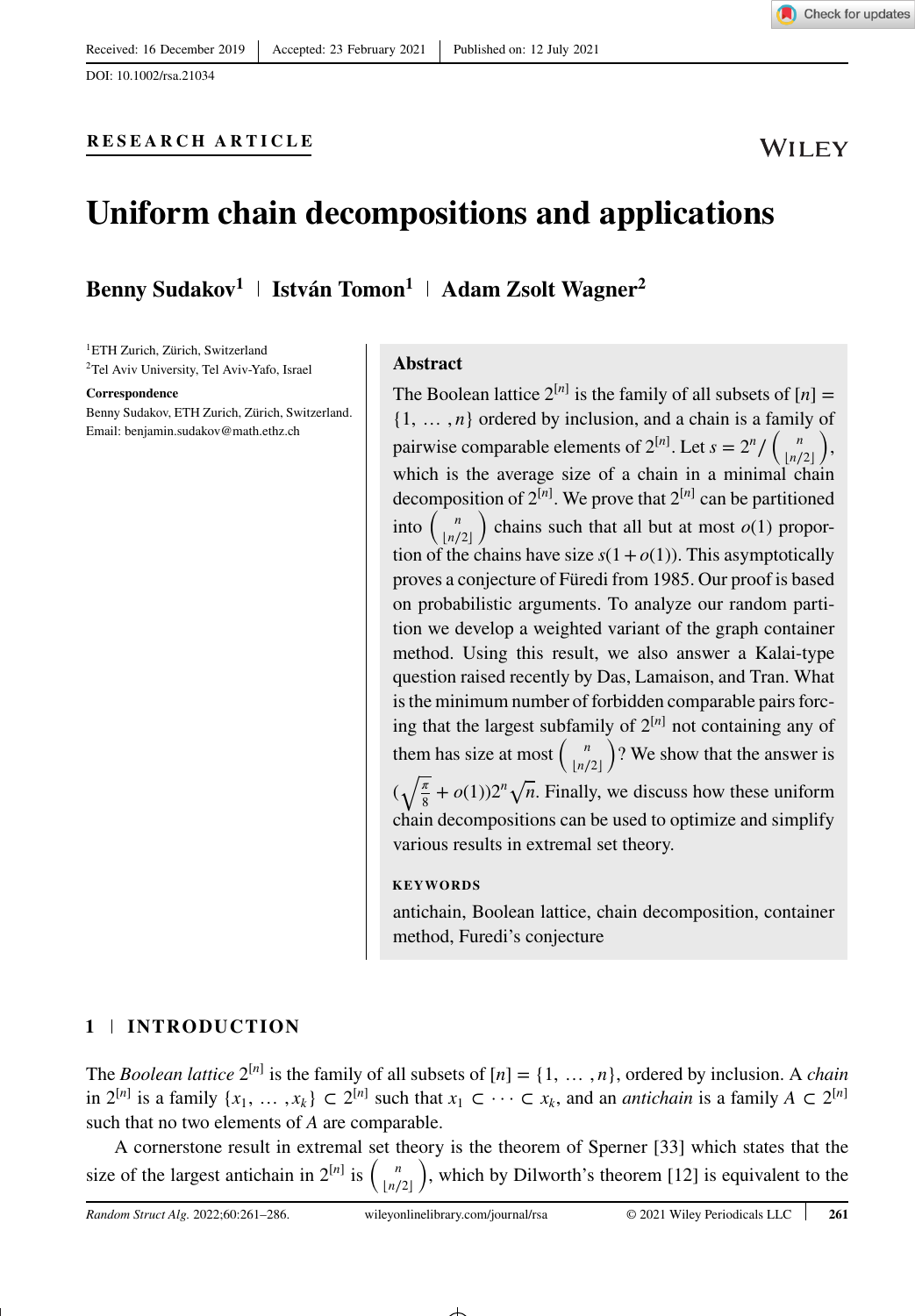**262 WII FV SUDAKOV ET AL.** 

statement that the minimum number of chains  $2^{[n]}$  can be partitioned into is also  $\binom{n}{\lfloor n/2 \rfloor}$ ) . We refer to a partition of  $2^{[n]}$  into  $\binom{n}{[n]}$  chains as a *Dilworth decomposition* of  $2^{[n]}$ . While the maximum-sized antichain is more or less unique (if *n* is odd, there are two maximum antichains, otherwise it is unique), antichain is more or less unique (if *n* is odd, there are two maximum antichains, otherwise it is unique), there are many different ways to partition  $2^{[n]}$  into the minimum number of chains. In general, chain decompositions of the Boolean lattice into the minimum number of chains are extensively studied, see, for example, [8, 11, 14–16, 20, 21, 34, 35].

One minimal chain decomposition of particular interest is the so-called *symmetric chain decomposition*. A chain with elements  $x_0 \subset \cdots \subset x_k$  is *symmetric* in  $2^{[n]}$  if  $|x_i| = \frac{n-k}{2} + i$  for  $i = 0, \ldots, k$ . It was proved by de Brujin, Tengbergen, and Kruyswijk [8] that the Boolean lattice can be partitioned into symmetric chains. Note that in such a chain decomposition, there are exactly  $\binom{n}{k}$  $\bigg) - \bigg( \frac{n}{k} \bigg)$ *k*−1 ) chains of size  $n-2k+1$  for  $k = 0, \ldots, \lfloor n/2 \rfloor$ . Therefore, in a symmetric chain decomposition the sizes of the chains are distributed very nonuniformly, in fact, it is the most nonuniform chain decomposition in a certain sense, see the discussion in Section 4. Perhaps motivated by this observation, Füredi [14] asked whether there exists a Dilworth decomposition of  $2^{[n]}$  such that any two chains have roughly the same size

**Conjecture 1** (Füredi [14]). Let n be a positive integer and let  $s = 2^n / \binom{n}{n}$  $\lfloor n/2 \rfloor$  $\int$ *. Then*  $2^{[n]}$  *can be partitioned into* ( *<sup>n</sup>* ⌊*n*∕2⌋ *f* chains such that the size of each chain is either  $\lfloor s \rfloor$  or  $\lceil s \rceil$ .

Here, we have  $s = \left(\sqrt{\frac{\pi}{2}} + o(1)\right) \sqrt{n} \approx 1.25 \sqrt{n}$ . Hsu, Logan, Shahriari, and Towse [20, 21] proved the existence of Dilworth decomposition such that the size of each chain is between  $\frac{1}{2}\sqrt{n} + O(1)$  and  $O(\sqrt{n \log n})$ . The second author of this article [34, 35] improved the lower and upper bound to  $0.8\sqrt{n}$ and 26√*n*, respectively, and proved certain generalizations of his result to other partially ordered sets. The main result of our article is that Conjecture 1 holds asymptotically.

**Theorem 1.** Let *n* be a positive integer and  $s = 2^n / \binom{n}{n}$  $\lfloor n/2 \rfloor$ ) *. The Boolean lattice can be partitioned*  $\int_{\lfloor n/2 \rfloor}^n$  $\int$  *chains such that all but at most n*<sup>− $\frac{1}{8}$ + $o(1)$  *proportion of the chains have size s*(1+*O*(*n*<sup>− $\frac{1}{16}$ )).</sup></sup>

We made no serious attempt to optimize the error terms in this result. Our main theorem has the following interesting application. The well-known theorem of Mantel states that if a graph *G* with *n* vertices does not contain a triangle, then it has at most  $\lfloor \frac{n^2}{2} \rfloor$  edges, and this bound is sharp for every *n*. Kalai (see [10]) proposed the following question: What is the size of the smallest set *T* of triples in an *n* element vertex set *V* such that any graph on *V* with  $\lfloor \frac{n^2}{2} \rfloor + 1$  edges contains a triangle spanned by a triple in *T*? Das, Lamaison, and Tran [10] proved that the answer is  $(\frac{1}{2} + o(1))$   $\binom{n}{3}$ ) , where the upper bound also follows from an earlier work of Allen, Böttcher, Hladký, and Piguet [1]. The authors also propose to study Kalai-type questions for other well-known extremal problems. Motivated by Sperner's theorem they asked for the minimum number of forbidden comparable pairs forcing that the largest subfamily of  $2^{[n]}$  not containing any of them has size at most  $\binom{n}{[n/2]}$ . Let  $B_n$  denote the comparability graph of  $2^{[n]}$ , that is,  $V(B_n) = 2^{[n]}$  and  $x, y \in 2^{[n]}$  are joined by an edge if  $x \subset y$  or  $y \subset x$ . It is a nice exercise to show that  $B_n$  has  $3^n - 2^n$  edges. Sperner's theorem is equivalent to the statement that the size of the largest independent set of  $B_n$  is  $\binom{n}{\lfloor n/2 \rfloor}$ ) . In this setting, the question of Das, Lamaison, and Tran can be reformulated as follows. What is the least number of edges of a subgraph *G* of  $B_n$  with  $V(G) = 2^{[n]}$  such that *G* has no independent set larger than  $\binom{n}{\lfloor n/2 \rfloor}$ ) ? Using Theorem 1, we answer this question asymptotically.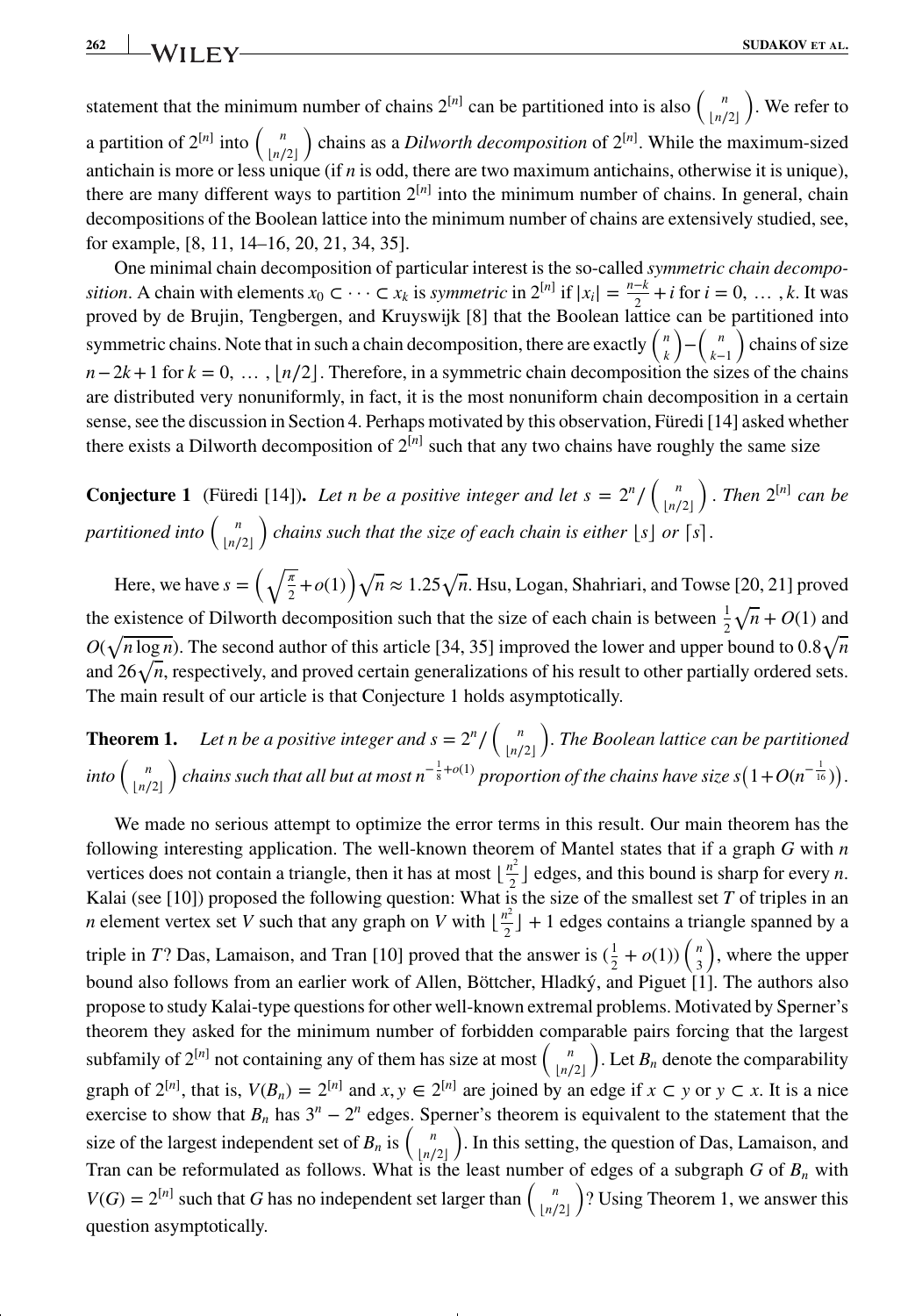**Theorem 2.** Let G be a subgraph of  $B_n$  with the minimum number of edges such that  $V(G) = 2^{[n]}$ *and G has no independent set larger than*  $\binom{n}{\lfloor n/2 \rfloor}$ *). Then*  $|E(G)| = \left(\sqrt{\frac{\pi}{8}} + o(1)\right)2^n \sqrt{n}$ .

Finally, we show that the uniform chain decomposition provided by Theorem 1 can be applied to various extremal set theory problems, generalizing ideas of the second author [36]. The typical question in extremal set theory is that how large can be a family  $H \subset 2^{[n]}$  that avoids a certain forbidden configuration. One way to attack such a problem is as follows. A *d-dimensional grid* is a *d*-term Cartesian product of the form  $[k_1] \times \cdots \times [k_d]$ . We fix some *d* and partition  $2^{[n]}$  into *d*-dimensional grids of roughly the same size. Then, we bound the size of the intersection of each of these grids with the family *H* avoiding the forbidden configuration. The advantage of this approach is that the problem of the maximal subset of the grid avoiding a given forbidden configuration is equivalent to an (ordered) hypergraph Turán problem, for which sometimes there is already an available good bound. In order to find a partition into *d*-dimensional grids, we write  $2^{[n]}$  as the Cartesian product  $2^{[n_1]}\times\cdots\times2^{[n_d]}$ , where  $n_i \approx \frac{n}{d}$ , and find a uniform chain decomposition  $C_i$  of  $2^{[n_i]}$ . Then the Cartesian products  $C_1 \times \cdots \times C_d$ , where  $C_1 \in C_1$ ,  $\ldots$ ,  $C_d \in C_d$ , partition  $2^{[n]}$  in the desired manner. We will illustrate how to apply this idea in case when the forbidden configuration is two sets and their union, a copy of some poset *P*, or a full Boolean algebra.

Our article is organized as follows. In Section 2, we prove Theorem 1. In Section 3.1, we prove Theorem 2. In Section 3.2, we discuss further possible applications of our main result in extremal set theory.

### **2 DECOMPOSITION INTO CHAINS OF UNIFORM SIZE**

### **2.1 Preliminaries**

We use the following standard graph theoretic notation. If *G* is a graph and  $x \in V(G)$ , then  $\deg_G(x)$ denotes the degree of *x* in *G*. Also, if  $U \subset V(G)$ , then  $N_G(U) = \{y \in V(G) \setminus U : \exists x \in U, xy \in E(G)\}\$ is the *external neighborhood* of *U* in *G*, and if  $U = \{x\}$ , we write  $N_G(x)$  instead of  $N_G(\{x\})$ .

Also, we use the following set theoretic notation. If  $0 \le l \le n$ , then  $[n]^{(l)} = \{x \in 2^{[n]} : |x| = l\}$ and  $[n]^{(\ge l)} = \{x \in 2^{[n]} : |x| \ge l\}$ . We define  $[n]^{(\le l)}$  similarly. Also, a *level* of  $2^{[n]}$  refers to one of the families  $[n]^{(l)}$  for  $l = 0, ..., n$ .

The proof of our main theorem uses probabilistic tools, see the book of Alon and Spencer [2] for a general reference about the probabilistic method. In particular, we need the following variants of Chernoff's inequality, see, for example, theorem 2.8 in [22].

*Claim* 1. (Chernoff's inequality) Let  $X_1, \ldots, X_n$  be independent random variables such that  $\mathbb{P}(X_i =$ 1) =  $p_i$  and  $\mathbb{P}(X_i = 0) = 1 - p_i$ , and let  $X = \sum_{i=1}^n X_i$ . Then for  $\delta > 0$ , we have

$$
\mathbb{P}(X \ge (1+\delta)\mathbb{E}(X)) \le \begin{cases} e^{-\frac{\delta^2}{3}\mathbb{E}(X)} & \text{if } \delta \le 1, \\ e^{-\frac{\delta}{3}\mathbb{E}(X)} & \text{if } \delta > 1. \end{cases}
$$

Also, if  $p_1 = \cdots = p_n = \frac{1}{2}$  and  $t > 0$ , then

$$
\mathbb{P}\left(X\geq \frac{n}{2}+t\right)\leq e^{-\frac{2t^2}{n}}.
$$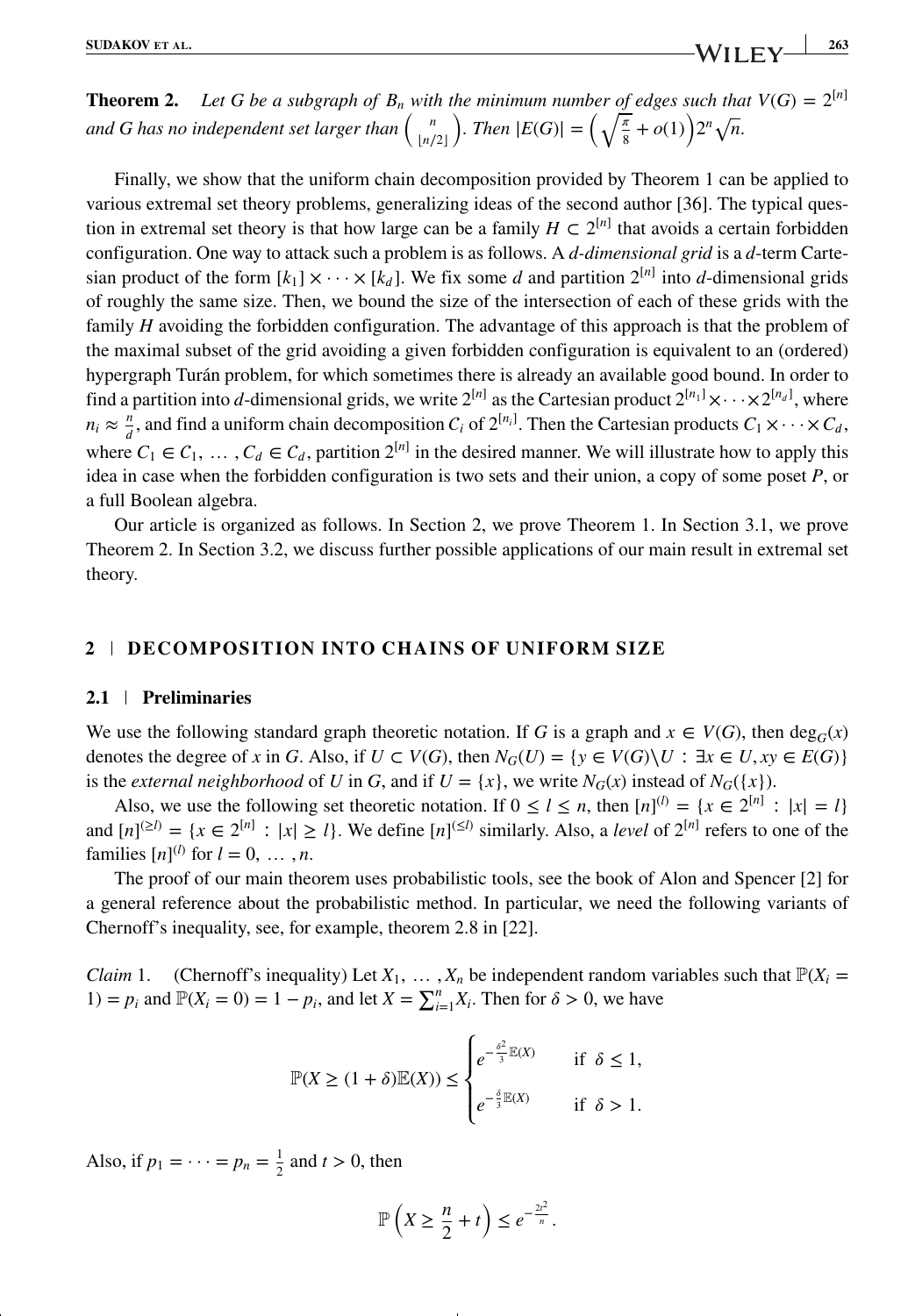Our proof of Theorem 1 depends quite delicately on the distribution of the sizes of the levels of  $2^{[n]}$ . Next, we collect some estimates on the binomial coefficients we use in this article.

Claim 2. Let *n* be a positive integer, 
$$
m = \lceil \frac{n}{2} \rceil
$$
 and  $M = \binom{n}{m}$ .  
\n(1)  $M = \left(\sqrt{\frac{2}{\pi}} + o(1)\right) \frac{2^n}{\sqrt{n}}$  [32].  
\n(2) For  $l = o(n^{2/3})$ ,  $\binom{n}{m+l} = (1 + o(1))Me^{-2l^2/n}$  [32].  
\n(3) For  $0 < l$ ,  $\sum_{i>m+l} \binom{n}{i} \le 2^n e^{-2l^2/n}$  (Chernoff's inequality).  
\n(4) For  $0 < l < \sqrt{n}$ ,  $M\left(1 - \frac{2l^2}{n}\right) \le \binom{n}{m+l} < M\left(1 - \frac{l^2}{4n}\right)$ .  
\n(5) For  $1 \le l < 10\sqrt{n}$ ,  $\binom{n}{m+l-1} - \binom{n}{m+l} = \Theta(l2^n n^{-3/2})$ .  
\n(6) For  $\sqrt{n} \le l = o(n^{2/3})$ ,  $\sum_{i \ge m+l} \binom{n}{i} \ge (e^{-7} + o(1))2^n e^{-2l^2/n} \frac{\sqrt{n}}{l}$ .

*Proof.* See the Appendix.

### **2.2 Overview of the proof**

The proof of Theorem 1 is somewhat technical at certain stages, so let us roughly outline our strategy. Let  $k = \lceil s/2 \rceil$ . First of all, we only consider the upper half of  $2^{\lceil n \rceil}$ ,  $B = \lceil n \rceil^{\lfloor \frac{n}{2} \rceil n/2 \rfloor}$ , as if we manage to partition *B* into chains of size *k* approximately, then we can easily turn it into a chain partition of  $2^{[n]}$ with the desired properties.

We start with the  $k+1$  largest levels. The remaining levels  $[n]^{(l)}$  for  $l > [n/2] + k$  we cut into small pieces and glue these small pieces to the levels  $[n]^{(\lceil n/2 \rceil)}, \ldots, \lceil n]^{(\lceil n/2 \rceil + k)}$  such that every level of the resulting new poset has size roughly  $\begin{pmatrix} n \\ \lfloor n/2 \rfloor \end{pmatrix}$ ). Since this new poset has exactly  $k + 1$  levels, one can hope to find a chain partition of it into  $\binom{n}{\lfloor n/2\rfloor}$ ) chains, each of size  $\approx k$ . Indeed, we show that if we cut the levels  $[n]^{(l)}$  for  $l > \lceil n/2 \rceil + k$  randomly, then such a chain partition exists with high probability.

### **2.3 Setting up**

Throughout this section, we assume that *n* is sufficiently large for our arguments to work. Let  $m = \lceil \frac{n}{2} \rceil$ , 2  $M = \left( \begin{array}{c} n \\ n \end{array} \right)$ *m* ),  $A_i = [n]^{(m+i)}$  for  $i = 0, ..., n - m$ , and  $B = [n]^{(≥m)}$ . Then  $|B| = 2^{n-1}$  if *n* is odd, and  $|B| = 2^{n-1} + \frac{M}{2}$  if *n* is even. We remind the reader that  $s = \frac{2^n}{M}$ , and define  $k = \lceil \frac{s}{2} \rceil$ . Note that  $(k-1)M < |B| < (k+1)M$ . Also, as  $s = (1+o(1))\sqrt{\pi/2}\sqrt{n}$ , we have  $|A_k| = Me^{-\pi/4+o(1)}$ . In particular,  $0.45M < |A_k| < 0.46M$ .

Consider the subposet  $P_0$  of *B* induced by the levels  $A_0$ ,  $\ldots$ ,  $A_k$ . Next, we would like to "fill up"  $P_0$  with the elements of  $[n]^{(>k+m)}$ , that is, we want to add elements of  $[n]^{(>k+m)}$  to the levels  $A_1, \ldots, A_k$ such that the size of each level becomes roughly *M*. This process is illustrated in Figure 1.

The process is as follows: imagine a  $(k + 1) \times M$  sized rectangle partitioned into  $(k + 1)M$  unit squares indexed by  $(a, b) \in \{0, \ldots, k\} \times [M]$ , where we fill some of the unit squares with the elements of *B*. We want do this in a way such that each row corresponds to an expanded level *A*′ *<sup>i</sup>*. First, for  $a = 0, \ldots, k$ , fill the unit squares  $(a, 1), \ldots, (a, |A_a|)$  with the elements of  $A_a$ . Then, we will fill the rest of the unit squares as follows. For  $1 \le a \le b \le k$ , let  $X_{a,b} = \{b\} \times \{|A_a| + 1, \ldots, |A_{a-1}|\}$ , and for  $l = 0, ..., k - 1$ , let the *l*th diagonal be the union  $\bigcup_{1 \le a \le k-l} X_{a,a+l}$ . Note that  $|X_{a,b}| = |A_{a-1}| - |A_a|$  and the size of the *l*th diagonal is  $M - |A_{k-1}|$ . Order the elements of  $[n]^{(>k+m)}$  in an increasing order of the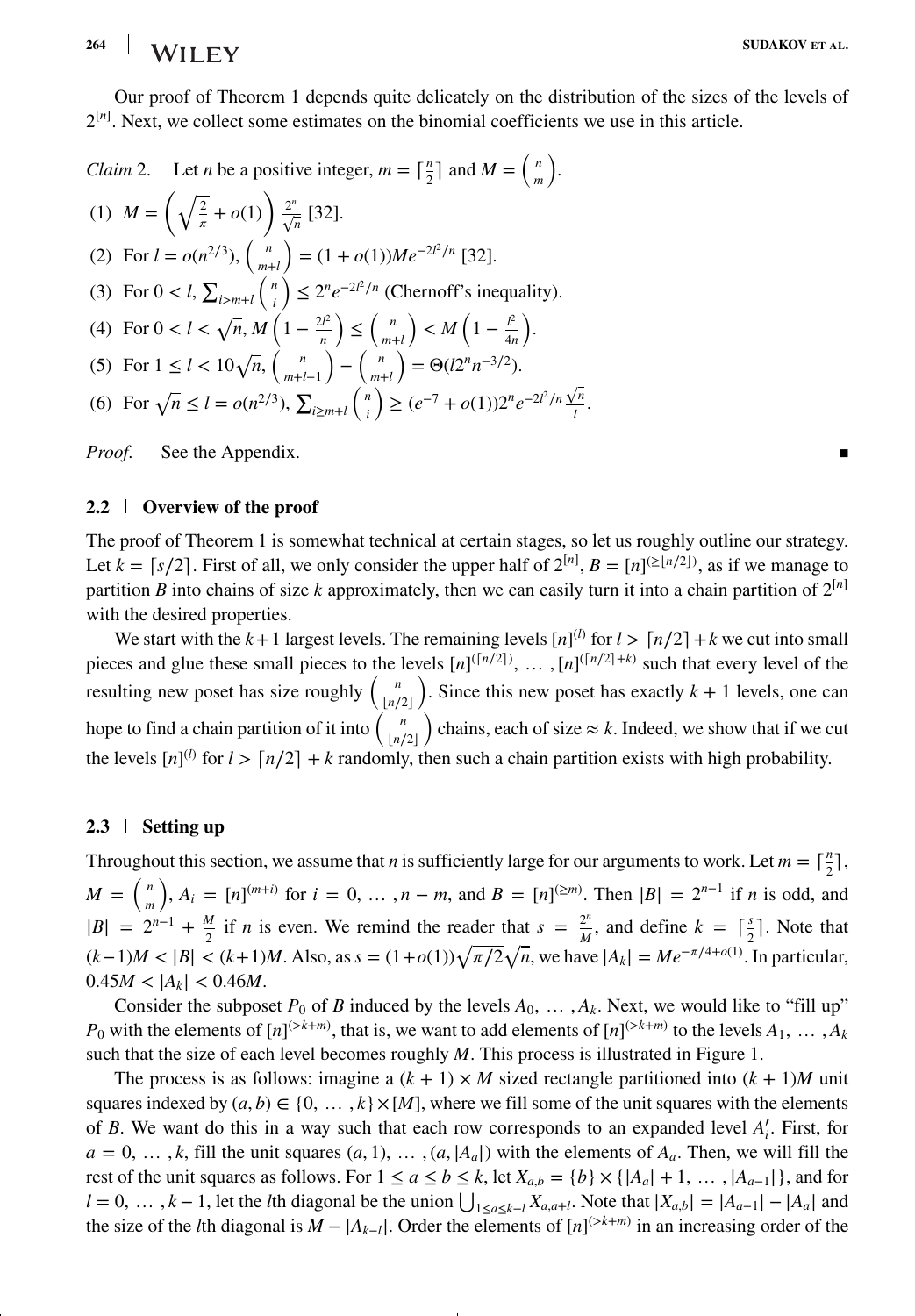

**FIGURE 1** We cut the union of the levels  $A_{k+1}$ , …,  $A_{C_0}$  into small pieces  $X_{a,b}$  of size  $|A_{a-1}| - |A_a|$  for  $1 \le a \le b \le k$ . For  $a = 1, \ldots, k$ , we consider the block  $X_{a,a} \cup \cdots \cup X_{a,k}$  and partition it into  $\approx |X_{a,a}|$  chains, whose collection is denoted by  $C_a$ . Finally, we find a chain decomposition  $D_0$  of  $A_0 \cup \cdots \cup A_k$  into *M* chains, and attach the chains in  $C_a$  to those chains of  $D_0$  that end in  $A_{a-1}$ 

sizes, and among sets of the same size, chose a random ordering. Start filling up the 0th diagonal using the elements of  $[n]^{(>k+m)}$  with respect to this order. Then if the *l*th diagonal is already filled up, we move to the  $(l+1)$ th diagonal. Also, we fill up each diagonal from right to left. We do this until we run out of elements in  $[n]^{(>k+m)}$ . In the end, the *i*th row of the rectangle becomes the level  $A'_i$ , and we get a poset *P* with levels  $A'_0$ , ...,  $A'_k$  in which  $x \leq_P y$  if  $x$  and  $y$  are in different levels and  $x \in y$ . Then *P* is a subposet of *B* of height  $k + 1$  such that every level of *P* has size roughly *M*. Our goal (more or less) is to show that *P* can be partitioned into *M* chains. In the rest of the proof, we shall not work directly with the poset *P*, but for a better understanding of our proof, it is worth seeing this underlying structure.

For the sake of clarity, let us define our sets  $X_{a,b}$  formally. Let  $C_0 = \left[\sqrt{\frac{1}{3}}\right]$  $\frac{1}{3}n \log n$ l. . Let  $T =$  $\bigcup_{k+1 \le i \le C_0} A_i$  and  $Z = [n]^{(>m+C_0)}$ . Then  $|Z| \le n^{-2/3}2^n$  by Claim 2, (3). For  $k+1 \le i \le C_0$ , let  $\prec_i$ be a random total ordering on *Ai* (chosen uniformly among all the total orders), and define the total ordering  $\prec$  on T such that for  $x \in A_a$  and  $y \in A_b$ , we have  $x \prec y$  if  $a \prec b$ , or  $a = b$  and  $x \prec_a y$ . In other words, we randomly order the elements of the levels from  $A_{k+1}$  to  $A_{C_0}$ , and then we lay out these levels next to each other, giving the total order  $(T, \prec)$ .

Each set  $X_{a,b}$  will be an interval in *T* with respect to the total order  $\prec$ . Let  $I^* = \{(a,b) : 1 \le a \le b\}$ *b* ≤ *k*}, which will serve as the set of possible indices of these intervals. Order the elements of *I*<sup>∗</sup> by  $\prec'$  such that  $(a, b) \prec' (a', b')$  if  $b - a < b' - a'$ , or  $b - a = b' - a'$  and  $a < a'$ , then  $\prec'$  will be the order of our desired intervals. Cut *T* into intervals  $X_{a,b}$ , where  $(a, b) \in I^*$ , with the following procedure. Let  $(1, 1) = (a_1, b_1) \times' \cdots \times' (a_{|I^*|}, b_{|I^*|})$  be the elements of  $I^*$ , and let  $X_{a_1, b_1}$  be the initial segment of *T* of size  $|A_0| - |A_1|$ . Now if  $X_{a_i,b_j}$  is already defined for  $l \geq 1$ , and there are still at least  $|A_{a_{i+1}-1}| - |A_{a_{i+1}}|$ elements of *T* larger than  $X_{a_i,b_i}$  with respect to  $\prec$ , then let  $X_{a_{i+1},b_{i+1}}$  be the  $|A_{a_{i+1}-1}| - |A_{a_{i+1}}|$  smallest elements of *T* larger than  $X_{a_i, b_i}$ . Otherwise, let  $X_{a_{i+1}, b_{i+1}}$  consist of all remaining elements, stop, and set *I* = { $(a<sub>i</sub>, b<sub>i</sub>)$  ∶ 1 ≤ *j* ≤ *l* + 1}.

As a reminder, for  $l = 0, \ldots, k - 1$ , the *lth diagonal* is the union  $\bigcup_{a:(a,a+l)\in I} X_{a,a+l}$ . Say that a diagonal is *complete* if  $(k - l, k) \in I$ . Let  $\mu \leq k$  be the largest number such that the  $(k - \mu)$ th diagonal is not complete. Then for every  $1 \le a \le k$ , the number of indices *b* such that  $(a, b) \in I$  is at least  $k + 1 - a - \mu$  (note that this number might be negative).

Let us estimate  $\mu$ .

*Claim* 3.  $u = O(n^{1/3})$ .

*Proof.* If the *l*th diagonal is complete, then it contains  $M - |A_{k-1}|$  elements. Consider the inequality  $(k-1)M < |B|$ . We have  $|B| = \sum_{i=0}^{k} |A_i| + |T| + |Z|$ , so this inequality can be rewritten as  $|T| + |Z| >$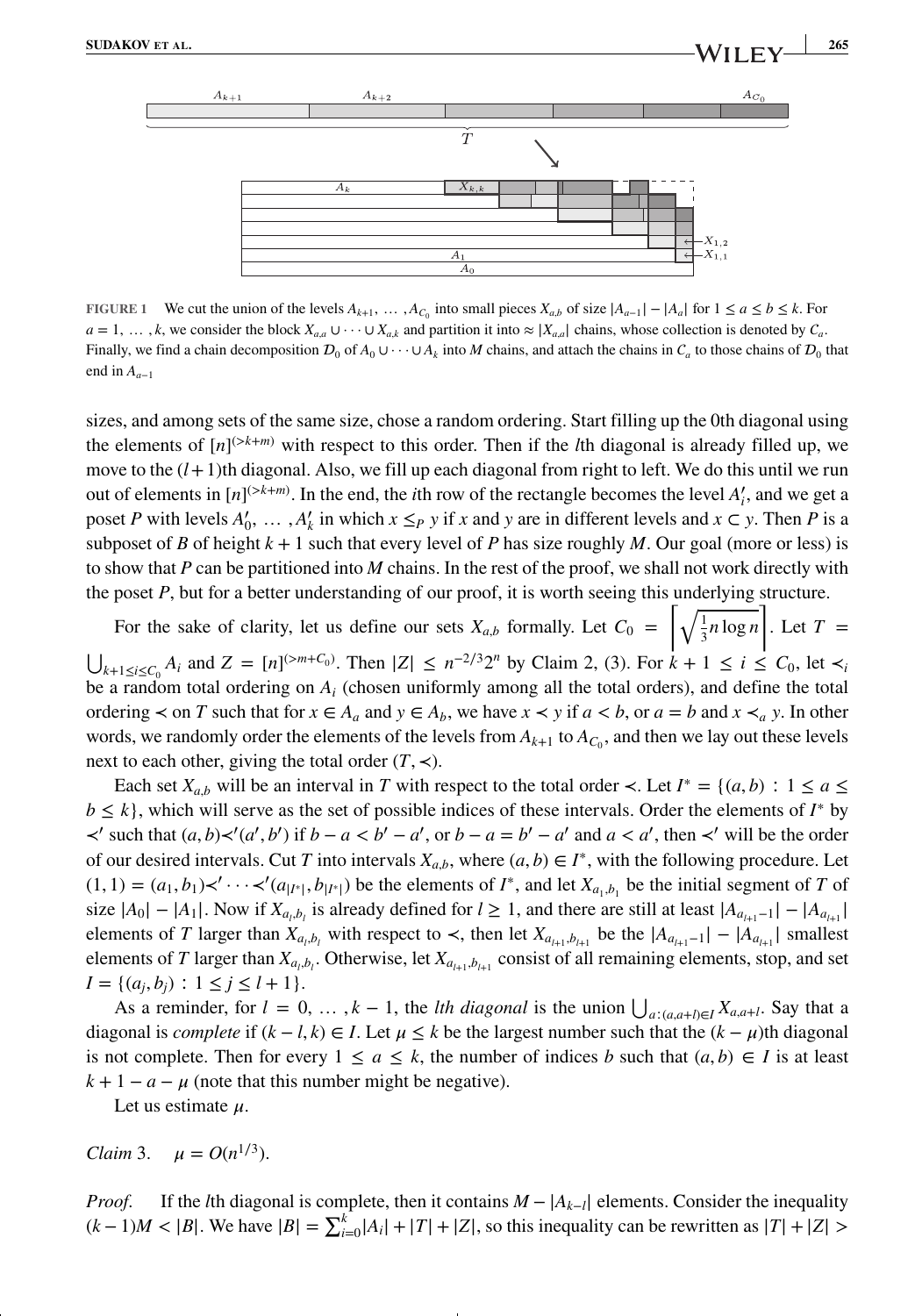$-2M + \sum_{i=0}^{k} (M - |A_i|)$ . Since the  $(k - \mu)$ th diagonal is not complete, we have  $|T| \le \sum_{i=0}^{k-\mu} (M - |A_{k-i}|)$ , which then implies  $|Z| \ge -2M + \sum_{i=0}^{s} (M - |A_i|)$ , where  $s = \min(\sqrt{n}, \mu - 1)$ . By Claim 2, (4), we have  $|A_i| \le M \left(1 - \frac{i^2}{4n}\right)$ 4*n* ) .

Therefore,

$$
|Z| \ge -2M + M \sum_{i=0}^{s} \frac{i^2}{4n} \ge \frac{s^3 M}{12n} - 2M.
$$

From this, and using that  $|Z| \leq n^{-2/3}2^n < M$ , we conclude that  $\mu = O(n^{1/3})$ .

For  $(a, b) \in I$ , let  $\phi(a, b)$  be the set of indices *r* such that  $A_r \cap X_{a,b} \neq \emptyset$ . Say that the index  $(a, b) \in I$ is *whole* if  $|\phi(a, b)| = 1$ , and say that  $(a, b)$  is *shattered* otherwise. In other words,  $(a, b)$  is whole if  $X_{a,b}$ is completely contained in a level, and shattered otherwise. Clearly, the number of shattered indices in *I* is at most  $C_0$  as  $X_{a,b}$  being shattered requires that there exists *r* such that  $X_{a,b}$  contains the last point of  $A_r$  and the first point of  $A_{r+1}$  with respect to  $\prec$ .

The proof of the following claim is rather technical and does not add much to the reader's understanding of the article, hence we have moved it to the Appendix.

*Claim* 4. Let  $1 \le a \le k$  and  $a \le b < b' \le k$ . Then  $\phi(a, b)$  and  $\phi(a, b')$  are disjoint.

*Remark* This claim is quite important for our proof to work, and it seems more of a coincidence that it is actually true, rather than having some combinatorial reason behind it. To prove the claim, we do delicate calculations with binomial coefficients, which the interested reader can find in the Appendix.

For  $a = 1, \ldots, k$ , let

$$
K_a = \bigcup_{\begin{array}{c} b : (a, b) \in I \\ (a, b) \text{ is whole} \end{array}} X_{a,b}.
$$

Then  $K_a$  is the union of  $|A_{a-1}| - |A_a|$  sized random subsets of distinct levels, where the fact that these levels are distinct follows from Claim 4. In what comes, we would like to partition  $K_a$  into roughly  $|A_{a-1}| - |A_a|$  chains, most of them of size  $\approx k - a$ . In order to do this, it is enough to show that the size of the largest antichain of  $K_a$  is not much larger than  $|A_{a-1}| - |A_a|$ . To bound the size of this largest antichain, we use the celebrated container method. The *graph* container method, which we will use in the present work, dates back to works of Kleitman and Winston [27, 28] from more than 30 years ago; for more recent applications see [6, 31]. We will use a multistage version of the method, this idea has first appeared in [5].

### **2.4 Containers**

In this section, we construct a small family  $C$  of subsets of  $T$ , which we shall refer to as *containers*, such that every antichain of *T* is contained in some element of *C*, and each  $C \in C$  has small mass, where we use the following notion of mass.

If  $\mathcal{F} \subset 2^{[n]}$ , the *Lubell-mass* of  $\mathcal F$  is

$$
\ell(F) = \sum_{x \in F} \frac{1}{\binom{n}{|x|}}.
$$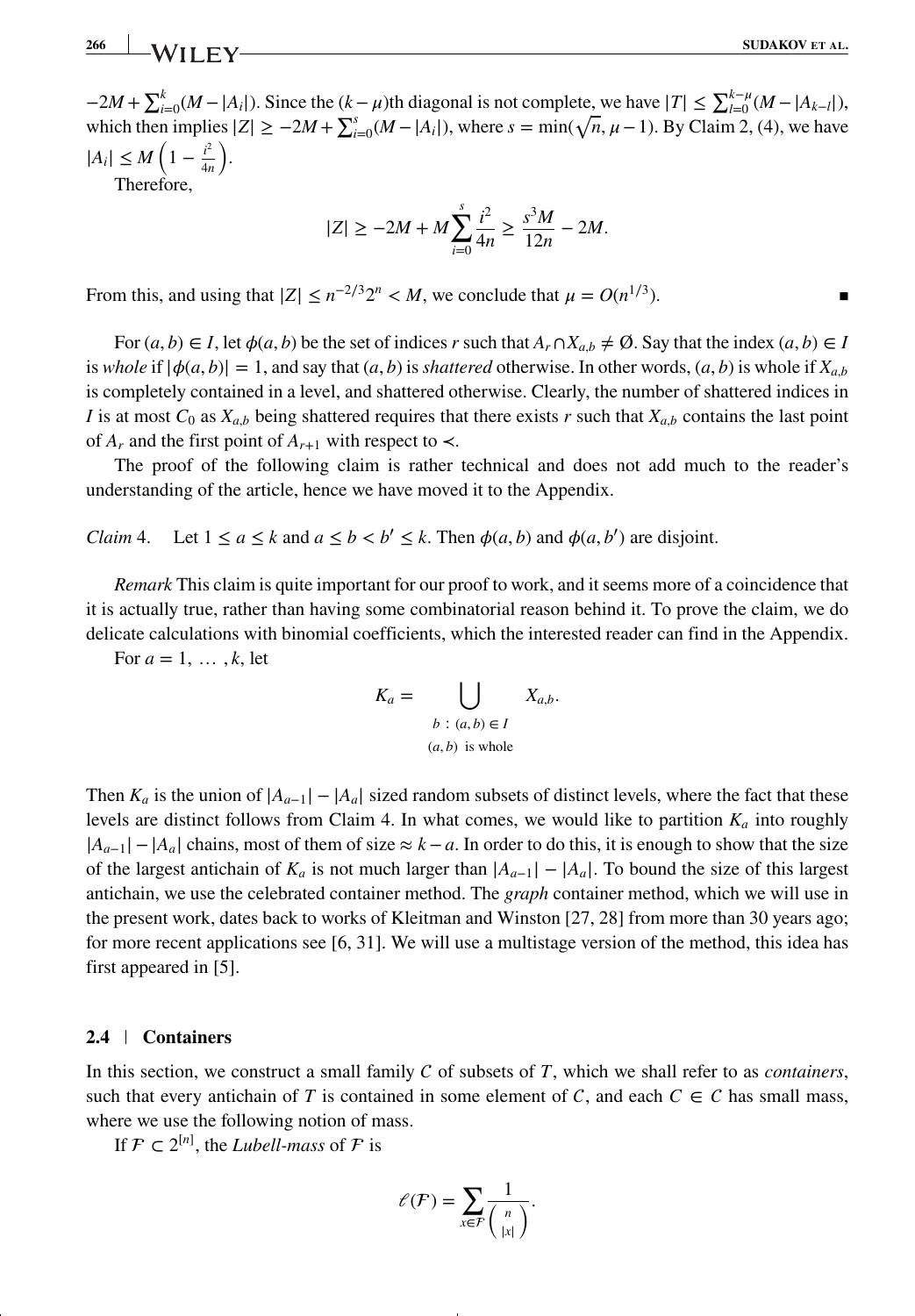Next, we show that any family of large Lubell-mass must contain an element that is comparable with many other elements.

*Claim* 5. Let  $\delta > 0$ , let *r* be positive integer, and let  $\mathcal{F} \subset B$  such that  $\ell(\mathcal{F}) = r + \delta$ . Then there exists *x* ∈ *F* such that *x* is comparable with at least  $\frac{\delta}{(r+\delta)r!} \cdot \left(\frac{n}{2}\right)^r$  elements of *F*.

*Proof.* For each  $x \in \mathcal{F}$ , consider the number of elements of  $\mathcal F$  comparable with *x*, and let  $\Delta$  be the maximum of these numbers.

Let *C* be a maximal chain in  $2^{[n]}$  chosen randomly from the uniform distribution. Note that  $\mathbb{E}(|C \cap C|)$  $|\mathcal{F}| = \ell(\mathcal{F}) = r + \delta$ . Let N be the number of pairs  $(x, y)$  in  $C \cap \mathcal{F}$  such that  $x \subset y$  and  $|y| - |x| \ge r$ . On one hand, we have  $N \geq |C \cap F| - r$ , hence  $\mathbb{E}(N) \geq \delta$ . On the other hand, if  $x, y \in F$  such that  $x \subset y$ and  $|y| - |x| \ge r$ , then

$$
\mathbb{P}(x, y \in C) = \frac{|x|!(|y| - |x|)!(n - |y|)!}{n!} = \frac{1}{\binom{n}{|y|}} \cdot \frac{1}{\binom{|y|}{|x|}} \le \frac{1}{\binom{n}{|y|}} \cdot \frac{1}{\binom{m+r}{r}} \le \frac{r!}{\binom{n}{|y|}} \left(\frac{2}{n}\right)^r,
$$

noting that  $|y| \ge m + r \ge \frac{n}{2} + r$ . For  $y \in \mathcal{F}$ , let  $D(y) = \{x \in \mathcal{F} : x \subset y, |y| - |x| \ge r\}$ . Then we can write

$$
\mathbb{E}(N) = \sum_{y \in \mathcal{F}} \sum_{x \in D(y)} \mathbb{P}(x, y \in C) \le \sum_{y \in \mathcal{F}} |D(y)| \frac{r!}{\binom{n}{|y|}} \left(\frac{2}{n}\right)^r
$$
  

$$
\le \Delta r! \left(\frac{2}{n}\right)^r \ell(\mathcal{F}) = \Delta r! \left(\frac{2}{n}\right)^r (r+\delta).
$$

Comparing the right-hand side with the lower bound  $\delta \leq \mathbb{E}(N)$ , we get the desired bound  $\Delta \geq$  $\frac{\delta}{(r+\delta)r!} \cdot (\frac{n}{2})$  $\frac{n}{2}$ <sup>r</sup> . The contract of the contract of the contract of the contract of the contract of the contract of the contract of the contract of the contract of the contract of the contract of the contract of the contract of the contrac

Now we are ready to establish our container lemma. In the proof we will use the above claim only for  $r = 1, 2$ .

**Lemma 1.** *There exists a family of subsets of T such that*

- $|C| = 2^{2^n n^{-3/2+o(1)}},$
- *(2) for every C* ∈ *C*, *we have*  $\ell$  *(C)* ≤ 1 + *n*<sup>-1/3+*o*(1)</sup>,
- *(3) if I is an antichain in T, then there exists*  $C \in \mathcal{C}$  *such that I* ⊂  $C$ .

*Proof.* Let *G* be the comparability graph of *T*, and let *<* be an arbitrary total ordering on *T*. Let *I* be an antichain of *T*. We build a container containing *I* with the help of the following algorithm.

Step 0 Set  $S_0 := \emptyset$  and  $G_0 := G$ .

- Step *i* Let  $v_i$  be the smallest vertex (with respect to <) of  $G_{i-1}$  with maximum degree. If  $\ell(G_{i-1}) \geq 1 + n^{-1/2}$ , then consider two cases.
	- if  $v_i \notin I$ , then let  $G_i := G_{i-1} \setminus \{v_i\}$ ,  $S_i := S_{i-1}$  and proceed to step  $i + 1$ ,
	- if  $v_i \in I$ , then let  $S_i := S_{i-1} \cup \{v_i\}$  and  $G_i := G_{i-1} \setminus (\{v_i\} \cup N_{G_{i-1}}(v_i))$ , and proceed to step  $i + 1$ .

On the other hand, if  $\ell(G_{i-1}) < 1 + n^{-1/2}$ , then set *S* = *S<sub>i−1</sub>*,  $f(S) = V(G_{i-1})$  and terminate the algorithm.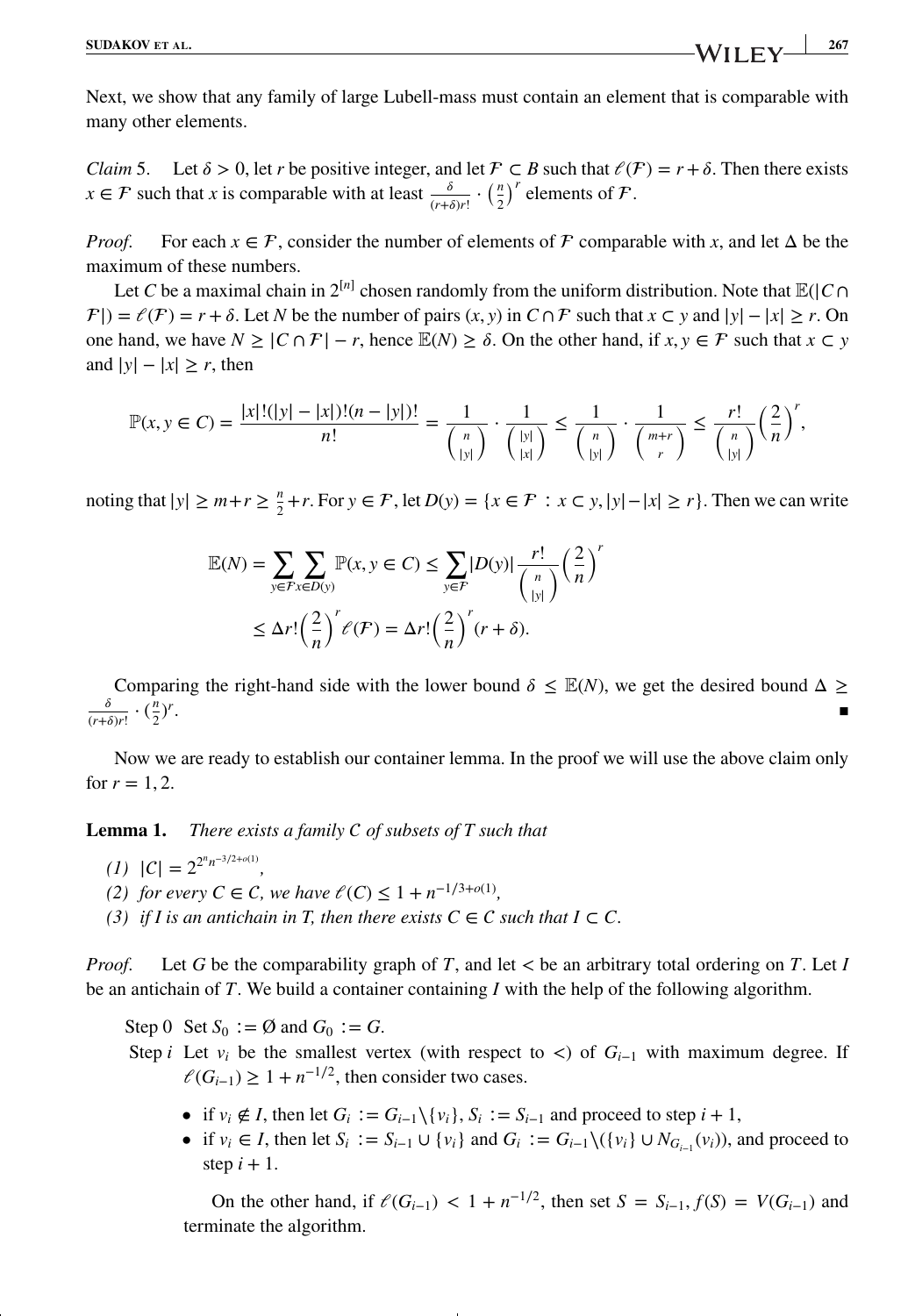### **268 SUDAKOV ET AL.**<br>**SUDAKOV ET AL.**

Call the set *S* a *fingerprint*. Note that  $V(G_{i-1})$  only depends on *S*, so the function *f* is properly defined on the set of fingerprints. Finally, set  $C = S \cup f(S)$ , then *C* contains *I*. Let *C* be the family of the sets *C* for every independent set *I*.

Now let us estimate the size of *S*. We study our algorithm by dividing the steps into phases depending on  $\ell(V(G_i))$ .

- Phase  $-1$  This phase consists of those steps *i* for which  $\ell(V(G_i)) \geq 3$ , and let *i*' be the last step in this phase. In every such step, the maximum degree of  $V(G_i)$  is at least  $\frac{n^2}{24}$  by Claim 5  $(\text{with } r = 2 \text{ and } \delta = 1).$  If we added  $v_i$  to  $S_{i-1}$ , then we have  $|V(G_i)| \leq |V(G_{i-1})| - \frac{n^2}{24}$ , which means that  $|V(G_i')| \le 2^n - \frac{|S_i/n^2}{24}$ . Therefore,  $|S_i| \le \frac{24 \cdot 2^n}{n^2}$ . Let  $T_{-1} = S_{i'}$ .
	- Phase 0 This phase consists of those steps  $\hat{i}$  for which  $3 > \ell(V(G_{i-1})) \geq 2$ , and let  $i_0$  be the last step of this phase. Also, let  $T_0 = S_{i_0} \setminus T_{-1}$ , the set of elements we added to *S* during this phase. In this phase, we have  $|V(G_{i-1})| \leq 3M$  and by Claim 5 (with *r* = 1 and  $\delta$  = 1), the maximum degree of *V*(*G<sub>i−1</sub>*) is at least  $\frac{n}{4}$ . If  $v_i \in I$ , then we have  $|V(G_i)| \leq |V(G_{i-1})| - \frac{n}{4}$ , which means that  $|V(G_{i_0})| \leq 3M - |T_0| \frac{n}{4}$  $\frac{n}{4}$ . Therefore,  $|T_0| \leq \frac{12M}{n} < 12 \cdot 2^n n^{-3/2}.$

Phase *r* For  $r = 1, \ldots, \frac{1}{2} \log_2 n$ , phase *r* consists of those steps *i* for which  $1 + \frac{1}{2^{r-1}} >$  $\ell(V(G_{i-1}))$  ≥ 1 +  $\frac{1}{2^r}$ . Let  $i_r$  be the last step of phase *r* and let  $T_r = S_{i_r} \setminus S_{i_{r-1}}$ , the set of elements we added to *S* during phase *r*. By Claim 5 (with  $r = 1$  and  $\delta = \frac{1}{2^r}$ ), the maximum degree of  $V(G_{i-1})$  is at least  $\frac{n}{2^{r+2}}$ . Also,  $\mathcal{O}(V(G_{i-1}) \setminus V(G_{i})) \leq \frac{1}{2^{r-1}}$ , so  $|V(G_{i_{r-1}})\setminus V(G_{i_r})|$  ≤  $\frac{M}{2^{r-1}}$ . Moreover,  $|V(G_{i_r})|$  ≤  $|V(G_{i_{r-1}})| - |T_r|\frac{n}{2^{r+2}}$ , which gives

$$
|T_r| \le \frac{8M}{n} \le \frac{8 \cdot 2^n}{n^{3/2}}.
$$

Observe that none of the phases for  $i = 1, 2, \ldots, \frac{1}{2} \log_2 n$  gets skipped. Indeed, any vertex in *T* has at most  $n\left(\begin{array}{c}m+C_0\\2C\end{array}\right)$  $2C_0+1$  $\sum_{n=1}^{\infty}$  2<sup> $\sqrt{n}\log_2^{3/2}$ </sup> neighbors in *T*, hence the Lubell mass of the closed neighborhood of any vertex is  $o(n^{-1/2})$ . Therefore, in the end of the process, we get

$$
|S| = \sum_{r=-1}^{\frac{1}{2}\log_2 n} |T_r| \leq \frac{6 \cdot 2^n \log_2 n}{n^{3/2}}.
$$

Hence, there are at most

$$
\sum_{i=0}^{6\cdot 2^n n^{-3/2} \log_2 n} \binom{2^n}{i} \le 2 \binom{2^n}{6 \cdot 2^n n^{-3/2} \log_2 n} = 2^{2^n n^{-3/2 + o(1)}}
$$

fingerprints, which is also an upper bound for  $|C|$ . Note that by adding empty families to  $C$  we can ensure that we in fact have  $|C| = 2^{2^n n^{-3/2+o(1)}}$ . It only remains to bound  $\ell(C)$ . Recall that *T* contains only sets of size at most  $m + C_0$ ,  $\begin{pmatrix} n \\ m+1 \end{pmatrix}$  $m+C_0$  $= (1 + o(1))n^{-2/3}M$  and  $M \ge \Omega(2^n/\sqrt{n})$ . Thus we have

$$
\ell(C) < \ell(f(S)) + \ell(S) \le 1 + n^{-1/2} + \frac{|S|}{\binom{n}{m+C_0}} \le 1 + n^{-1/2} + (1+o(1))n^{2/3}\frac{|S|}{M}.
$$

Here,  $n^{2/3} \frac{|S|}{M} = O(n^{-1/3} \log n)$ , so  $\ell(C) \leq 1 + O(n^{-1/3} \log n)$ . ■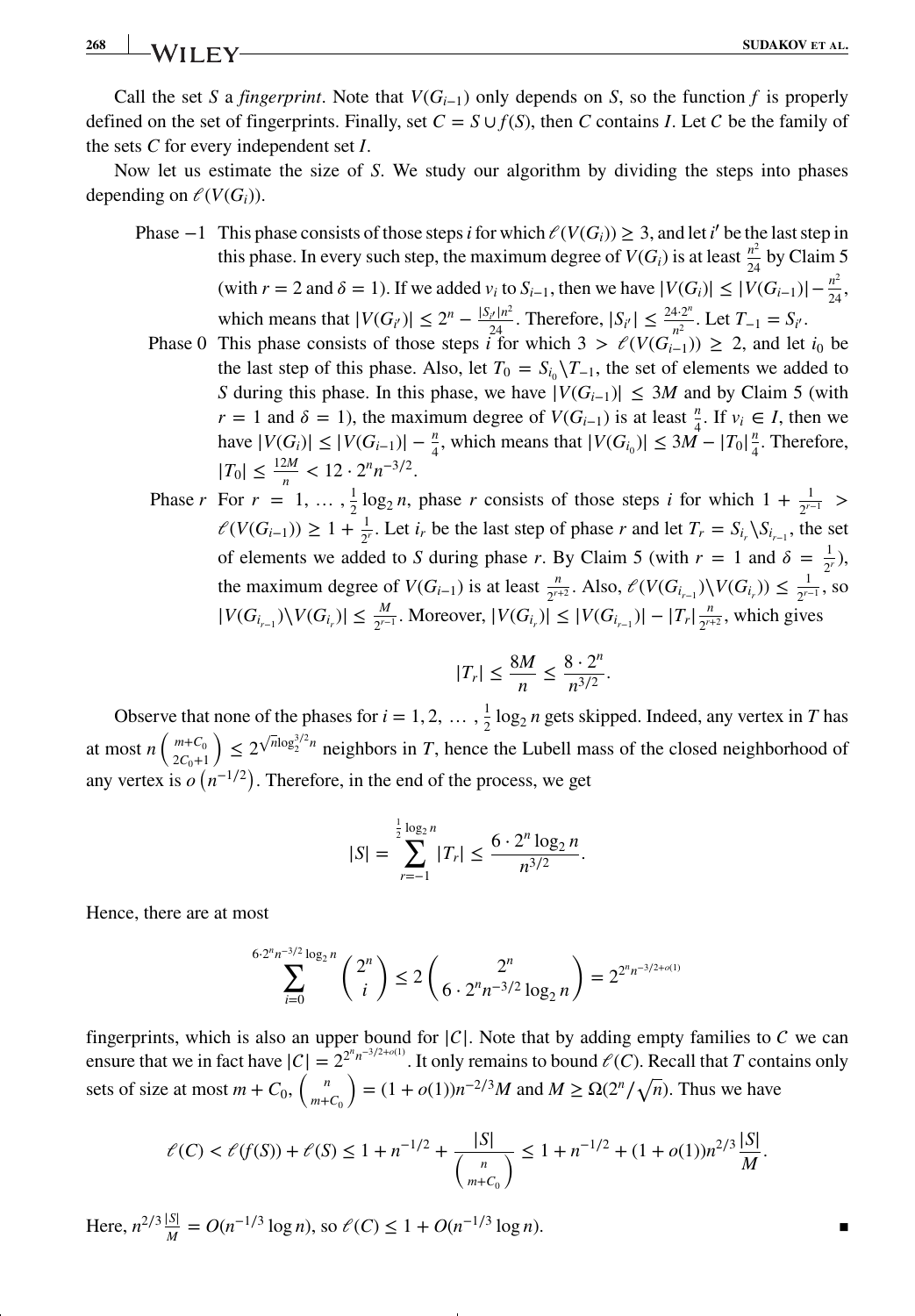### **2.5 Antichains**

The aim of this section is to bound the size of the maximal antichain in  $K_a$ . Recall that for  $(a, b) \in I$ ,  $\phi(a, b)$  is the set of indices *r* such that  $A_r \cap X_{a,b} \neq \emptyset$ , and

$$
K_a = \bigcup_{\begin{array}{c} b:(a,b)\in I\\ (a,b)\text{ is whole} \end{array}} X_{a,b}.
$$

**Lemma 2.** *Let a*  $\geq n^{1/10}$ . With probability at least  $1 - 2^{-n^2}$ , the size of the maximal antichain of  $K_a$  is

$$
\left(1 + \frac{n^{o(1)}}{\sqrt{a}}\right)(|A_{a-1}| - |A_a|).
$$

*Proof.* Let  $A = |A_{a-1}| - |A_a|$ , then by Claim 2 (5), we have  $A = \Theta(a2^n n^{-3/2})$ . Let *E* be the set of indices *b* such that  $(a, b) \in I$  and  $(a, b)$  is whole. If  $b \in E$ , let  $r_b$  be the unique index such that  $X_{a,b} \subset A_{r_b}$ . Then  $X_{a,b}$  is an *A* element subset of  $A_{r_b}$ , chosen from the uniform distribution on all *A* element subsets. Also, as the sets  $\phi(a, b)$  for  $b \in E$  are pairwise disjoint by Claim 4, the system of random variables  ${X_{a,b} : b \in E}$  is independent.

Instead of  $X_{a,b}$ , it is more convenient to work with the set  $Y_{a,b}$  which we get by selecting each element of  $A_{r_b}$  independently with probability  $p_b = \frac{A}{|A_{r_b}|}$ . Indeed,  $X_{a,b} = Y_{a,b}|(|Y_{a,b}| = A)$ , and

$$
\mathbb{P}(|Y_{a,b}| = A) = p_b^A (1 - p_b)^{|A_{r_b}| - A} \left( \frac{|A_{r_b}|}{A} \right) > \frac{1}{|A_{r_b}|} > 2^{-n},
$$

where the second to last inequality can be seen by observing that the function  $f(x) = \mathbb{P}(|Y_{a,b}| = x)$  is increasing for  $x \le |A|$  and decreasing for  $x \ge |A|$ .

Let  $D = \bigcup_{b \in E} Y_{a,b}$  and  $U = \bigcup_{b \in E} A_{r_b}$ . Let C be the family of containers of *T* given by Lemma 1. Let  $\delta$  be a real number such that  $n^{-1/3+1/20} < \delta < 1$ , let  $C \in \mathcal{C}$  and consider the probability that  $W = |C \cap D|$  is larger than  $A(1 + \delta)$ . First of all, we have

$$
\mathbb{E}(W) = \sum_{b \in E} \frac{A |C \cap A_{r_b}|}{|A_{r_b}|} = A \sum_{b \in E} \frac{|C \cap A_{r_b}|}{\binom{n}{m+r_b}} = A \ell (|C \cap U|) \le A(1 + n^{-1/3 + o(1)}).
$$

Now let us estimate the probability that  $W \ge (1 + \delta)A$ . Let  $\delta' = (1 + \delta)\frac{A}{\mathbb{E}(W)} - 1$ , then  $(1 + \delta)A =$  $(1 + \delta')\mathbb{E}(W)$ . Using the property that  $\delta > n^{-1/3+1/20}$ , we have  $\delta' \ge \delta \frac{A}{2\mathbb{E}(W)}$ . But *W* is the sum of Bernoulli random variables, so we can apply Chernoff's inequality (Claim 1). Consider two cases: if  $\delta' \leq 1$ , then

$$
\mathbb{P}(W \ge (1 + \delta')\mathbb{E}(W)) \le e^{-\frac{(\delta t)^2}{3}} \mathbb{E}(W) \le e^{-\delta^2 \frac{A^2}{12\mathbb{E}(W)}} \le e^{-\frac{\delta^2 A}{24}},
$$

and if  $\delta' > 1$ , then

$$
\mathbb{P}(W \ge (1+\delta')\mathbb{E}(W)) \le e^{-\frac{\delta'}{3}\mathbb{E}(W)} \le e^{-\delta\frac{A}{6}} < e^{-\frac{\delta^2 A}{24}}.
$$

Choose *δ* such that  $e^{-\frac{\delta^2 A}{24}}|C| = 2^{-2n^2}$ . Since  $A = \Theta(a2^n n^{-3/2})$  and  $|C| = 2^{2^n n^{-3/2+o(1)}}$ , we have  $\delta = \frac{n^{o(1)}}{\sqrt{a}}$ . Note that  $n^{-1/3+1/20} < \delta < 1$  holds, so the previous calculations are valid for this choice of  $\delta$ . By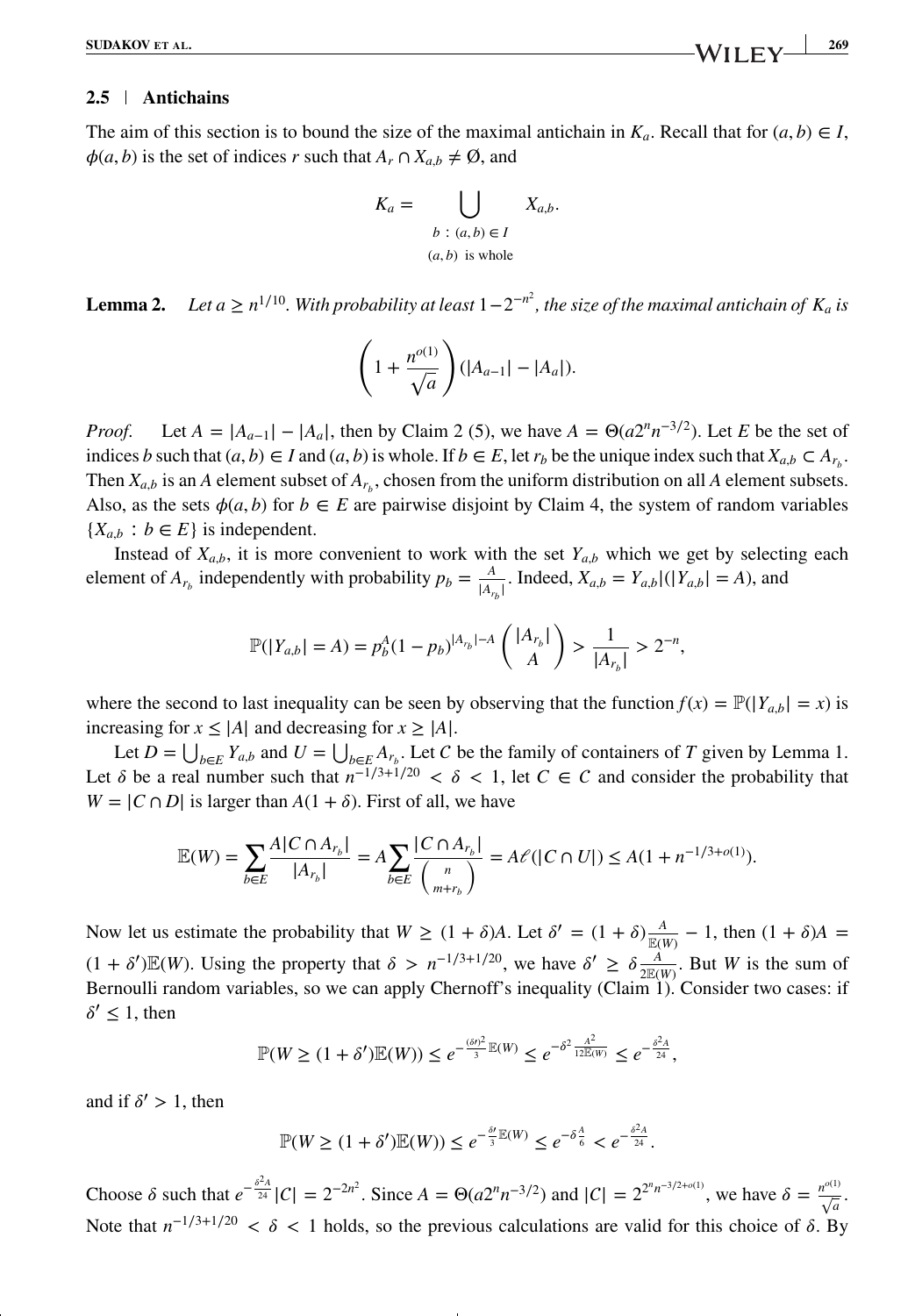**270 SUDAKOV ET AL.** 

the union bound, the probability that there exists  $C \in \mathcal{C}$  such that  $|C \cap D| \geq (1 + \delta)A$  is at most  $|C|e^{-\frac{\delta^2 A}{24}} = 2^{-2n^2}$ . But every antichain of *U* is contained in some  $C \in C$ , so the probability *q*' such that *D* has no antichain of size larger than  $(1 + \delta)A$  is at most  $2^{-2n^2}$ .

Finally, let *q* be the probability that  $K_a$  has an antichain larger than  $(1 + \delta)A$ . Then *q* is equal to the probability that *D* has an independent set of size  $(1 + \delta)A$ , conditioned on the event that  $|Y_{ab}| = A$ for *b* ∈ *E*. But the probability of this event is at least  $2^{-n|E|} > 2^{-n^2}$ , since  $|E| ≤ k = O(\sqrt{n})$ , so *q* ≤ *q'* 2<sup>*n*2</sup> ≤ 2<sup>−*n*2</sup> . The contract of the contract of the contract of the contract of the contract of the contract of the contract of the contract of the contract of the contract of the contract of the contract of the contract of the contrac

### **2.6 Matchings**

By the previous lemma and by Dilworth's theorem [12], we know that  $K_a$  can be partitioned into slightly more than  $(|A_{a-1}| - |A_a|)$  chains. We would like to attach most of these chains to a chain decomposition of the union of the levels *A*0∪…∪*Ak*−1. This section is devoted to the following lemma, which deals with this problem. For  $a = 1, \ldots, k$ , let  $B_a$  be the bipartite graph with vertex classes  $A_{a-1}$ and  $A_a \cup X_{a,a}$ , where the edges between the two vertex classes are the comparable pairs. Note that  $B_a$ is a *balanced* bipartite graph, that is,  $|A_{a-1}| = |A_a \cup X_{a,a}|$ .

**Lemma 3.** *If*  $(a, a)$  *is whole, then with probability at least*  $1 - 2^{-n}$ *, there exists a matching*  $M_a$  *in*  $B_a$ *such that*  $M_a$  *covers every element of*  $A_a$ *, and*  $M_a$  *covers all but*  $O(\frac{2^n}{n^{5/4}})$  *elements of*  $X_{a,a}$ *.* 

We prepare the proof of this lemma with a number of simple claims, the first one of which is a form of the LYM inequality.

*Claim* 6. Let  $i, j \in \{0, \ldots, n - m\}$ ,  $i \neq j$ . Let *G* be the bipartite graph with vertex classes  $A_i$  and  $A_j$ such that the edges of *G* are the comparable pairs. Then for every  $X \subset A_{i+1}$ , we have

$$
\frac{|X|}{|A_i|} \le \frac{|N_G(X)|}{|A_j|}.
$$

*Proof.* Suppose that  $i < j$ , the other case can be handled in a similar manner. Let *e* denote the number of edges between *X* and *N<sub>G</sub>*(*X*). Counting *e* from the vertices in *X*, we get  $e = |X| \left( \int_{j-i}^{n-m-i} \right)$ . Counting the *j*−*i* edges by the vertices in  $N_G(X)$ , we get  $e \leq |N_G(X)| \left( \frac{j+m}{j-i} \right)$ *j*−*i* ). Therefore,  $|X| \left( \begin{array}{c} n-m-i \\ j-i \end{array} \right)$ *j*−*i*  $\left(\sum_{j-i}^{\infty} |N_G(X)| \right) \left(\sum_{j-i}^{j+m}$ *j*−*i* ) , which is equivalent to  $\frac{|X|}{|A_i|} \le \frac{|N_G(X)|}{|A_j|}$  $\frac{|G(\lambda)|}{|A_j|}$ .

*Claim* 7. (Defect version of Hall's theorem [19], see also [4]) Let *G* be a bipartite graph with vertex classes *A* and *B*, and let  $\Delta$  be a nonnegative integer. Suppose that for every  $X \subset A$ , we have  $|N_G(X)| \ge$  $|X| - \Delta$ . Then *G* contains a matching of size at least  $|A| - \Delta$ .

*Claim* 8. Let  $0 \le i \le n - m$  and let G be the bipartite graph with vertex classes  $A_i$  and  $A_{i+1}$  in which the edges are the comparable pairs. Then there exists a complete matching from  $A_{i+1}$  to  $A_i$  for  $i = 0, \ldots, n - m$ .

*Proof.* This follows easily from Claim 6 and Hall's theorem (Claim 7 with  $\Delta = 0$ ). Indeed, for every *X* ⊂ *A<sub>i</sub>*, we have  $|N_G(X)| \ge \frac{|A_i|}{|A_{i+1}|} |X| \ge |X|$ , so Hall's condition is satisfied. Therefore, there exists a matching of size  $|A_{i+1}|$ .

**Corollary 1.** Let  $T' = [n]^{(\geq m+k)}$ . Then T' can be partitioned into  $|A_k|$  chains.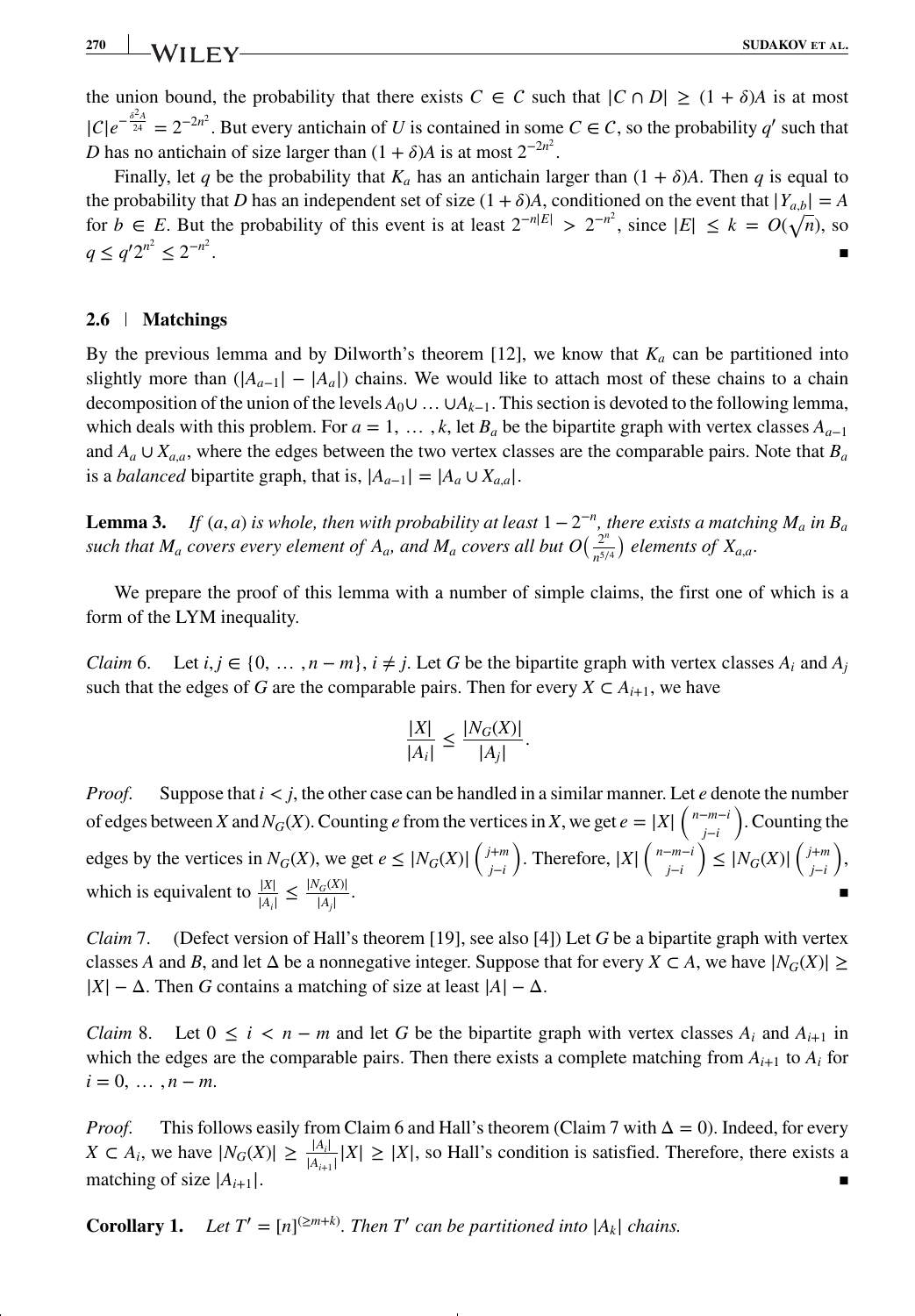*Proof.* For  $i = k, \ldots, n - m - 1$ , let  $M_i$  be a complete matching from  $A_{i+1}$  to  $A_i$ . For  $x \in A_k$ , let  $C_x$  be the chain with elements  $x = x_0 \subset ... \subset x_l$ , where  $x_j$  is matched to  $x_{j+1}$  in  $M_{k+j}$  for  $j =$ 0, ...,  $l-1$ , and  $x_l$  is not covered by the matching  $M_{k+l}$ . Then  $\{C_x\}_{x \in A_k}$  is a chain partition of *T'* into  $|A_k|$  chains. ■  $\blacksquare$ chains.  $\blacksquare$ 

*Claim* 9. (See, for example, [4]) Let *G* be a bipartite graph and *M* be a matching in *G*. Then there exists a maximum matching  $M'$  in  $G$  such that  $V(M) \subset V(M')$ .

*Claim* 10.  $X_{a,a} \subset (A_{k+1} \cup A_{k+2})$ , and in particular,  $X_{k-1,k-1}, X_{k,k} \subset A_{k+2}$ .

*Proof.* By numerical calculations, we have  $0.4M < |A_{k+2}| < |A_{k+1}| < |A_k| < 0.46M$ , see the first paragraph of Section 2.3. In particular, the inequalities  $|A_{k+1}| < M - |A_k| < |A_{k+1}| + |A_{k+2}|$  hold. Here,  $M - |A_k|$  is the size of the first diagonal, which contains  $X_{1,1}, \ldots, X_{k,k}$ . The inequalities show that this diagonal contains  $A_{k+1}$  and a constant proportion of  $A_{k+2}$ . But then as  $X_{k-1,k-1}$ ,  $X_{k,k}$  are the last elements of this diagonal, we have  $X_{k-1,k-1}, X_{k,k} \subset A_{k+2}$ .

Now we are ready to prove the main lemma of this section.

*Proof of Lemma* 3. As  $(a, a)$  is whole, there exists an index *r* such that  $X_{a,a} \subset A_r$ , and let  $A =$  $|A_{a-1}|$  −  $|A_a|$ . By Claim 10, we have  $r \in \{k+1, k+2\}$ , and in particular,  $r = k+2$  if  $a \in \{k-1, k\}$ . Similarly as before, instead of working with the random set  $X_{a,a}$ , we will work with the set *Y* we get by selecting each element of  $A_r$  independently with probability  $p = \frac{A}{|A_r|}$ . Indeed,  $X_{a,a}$  has the same distribution as  $Y|(|Y| = A)$ , and  $\mathbb{P}(|Y| = A) \ge \frac{1}{|A|} \ge 2^{-n}$ . Let *E* be the bipartite graph with vertex classes  $A_{a-1}$  and  $A_a \cup Y$ , where the edges are given by the comparable pairs, and let *E*′ be the subgraph of *E* induced on  $A_{a-1} \cup Y$ .

Consider the degrees of *E'* in  $A_{a-1}$ . Every  $x \in A_{a-1}$  is comparable with exactly  $d = \begin{pmatrix} n-m-a+1 \\ r-(a-1) \end{pmatrix}$ *r*−(*a*−1)  $\lambda$ elements of  $A_r$ , so for every  $x \in A_{a-1}$ ,  $\mathbb{E}(\deg_{F'}(x)) = pd$ .

Next, let us bound *pd*. Consider two cases.

*k* = *a* We have  $r - (a - 1) = 3$ , so

$$
d = \binom{n-m-a+1}{r-(a-1)} \ge \binom{n/3}{3} = \Omega(n^3).
$$

Also, we have  $p = \frac{A}{|A_r|} = \Omega(n^{-1/2})$  by the following estimates:  $A = \Theta(a2^n n^{-3/2}) = \Omega(2^n n^{-1})$ by Claim 2, (5), and  $|A_r| = \Theta(2^n n^{-1/2})$  by Claim 2, (1) and (2). Therefore,  $pd = \Omega(n^{5/2})$ .

*a* < *k* We have  $r - (a - 1) \ge 4$ . Indeed, if  $a = k - 1$ , then  $r = k + 2$ , and if  $a \le k - 2$ , then  $r \ge k + 1$ . But then

$$
d = \binom{n-m-a+1}{r-(a-1)} \ge \binom{n/3}{4} = \Omega(n^4).
$$

Also  $p = \frac{A}{|A_r|} = \Omega(n^{-1})$  as  $A = \Theta(a2^n n^{-3/2}) = \Omega(2^n n^{-3/2})$  by Claim 2, (5), and  $|A_r| =$ Θ(2<sup>*n*</sup>  $n^{-1/2}$ ) by Claim 2, (1) and (2). Therefore, we get  $pd = Ω(n^3) = Ω(n^{5/2})$ .

Now consider the degree of *x* in  $E'$ . As  $deg_{E'}(x)$  is the sum of independent Bernoulli random variables, we can apply Chernoff's inequality with  $\delta$  < 1 (Claim 1) to get

$$
\mathbb{P}(\deg_{E'}(x) \ge (1+\delta)p d) \le e^{-\frac{\delta^2 p d}{3}}.
$$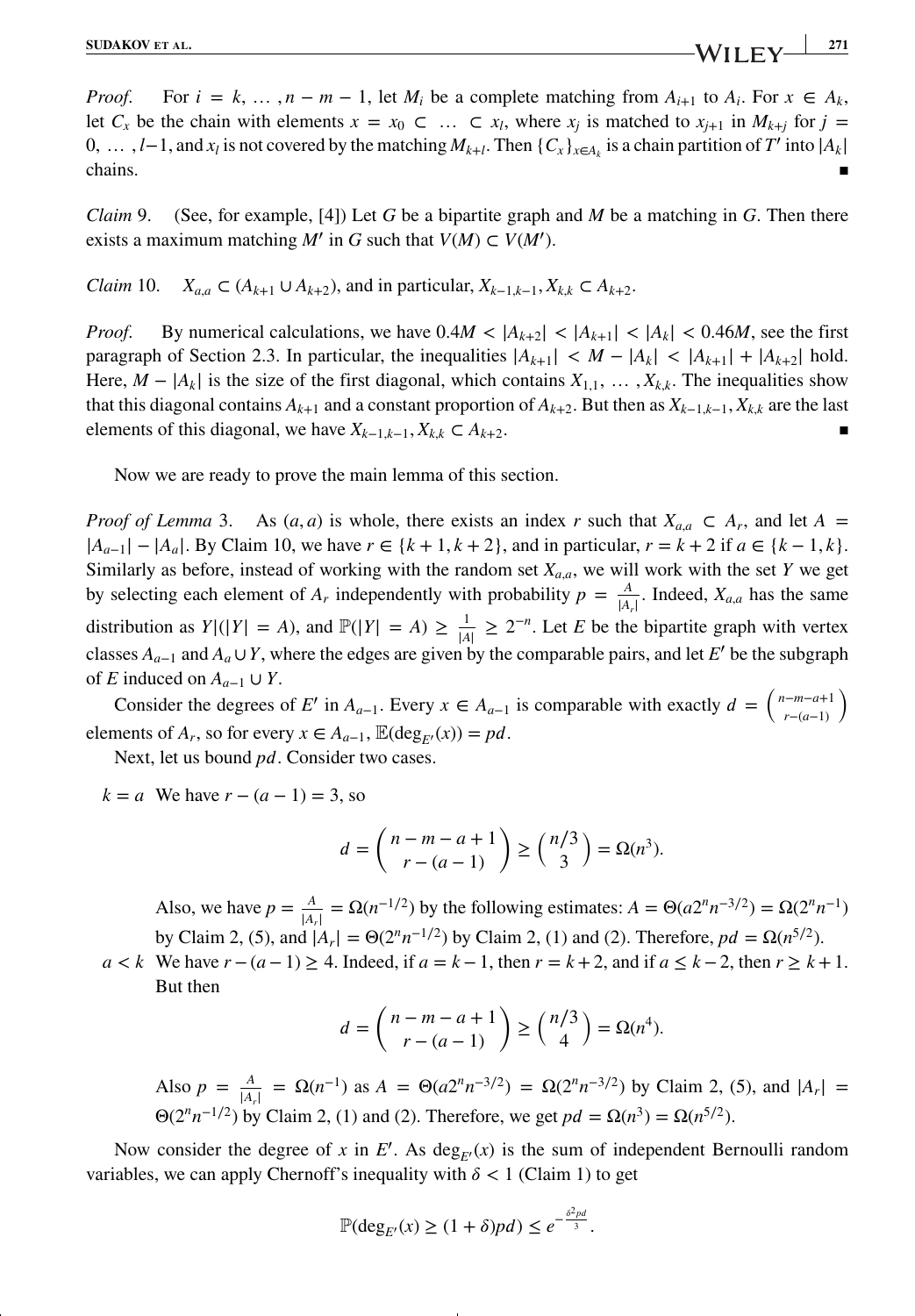## **272 SUDAKOV ET AL. SUDAKOV ET AL.**

Choose  $\delta$  such that  $\delta^2 pd = 12n$ , then  $\delta = O(n^{-3/4})$ . Let  $\mathcal E$  be the event that there exists  $x \in A_{n-1}$ such that deg<sub>*E'*</sub>(*x*) ≥ (1 +  $\delta$ )*pd*. By the union bound,  $\mathbb{P}(\mathcal{E}) \le |A_{a-1}|e^{-4n} \le 2^n e^{-4n} < 2^{-2n}$ . Moreover,  $\mathbb{P}(\mathcal{E}|(|Y| = A)) \le \frac{\mathbb{P}(\mathcal{E})}{\mathbb{P}(|Y| = A)} \le 2^{-n}.$ 

To finish the proof, it is enough to show that if  $\overline{\mathcal{E}} \cap (|Y| = A)$  happens, then the desired matching exists. Let  $d' = \int_{r}^{m+r}$ *r*−(*a*−1) ), then the degree of every vertex in *Y* is  $d'$ . Let  $U \subset Y$ ,  $V = N_E(U)$  and let *f* be the number of edges between *U* and *V*. We have

$$
d'|U| = f \le (1 + \delta)p d|V|,
$$

which implies  $|V| \ge \frac{d'}{d(1+\delta)p}|U|$ . Note that  $\frac{d'}{pd} = \frac{1}{p} \cdot \frac{|A_{a-1}|}{|A_r|} = \frac{|A_{a-1}|}{A}$  and  $\frac{|U|}{A} \le 1$ , so

$$
|V| \ge |U| \frac{|A_{a-1}|}{A(1+\delta)} \ge |U| \frac{|A_{a-1}|}{A}(1-\delta) \ge |U| \frac{|A_{a-1}|}{A} - \delta |A_{a-1}|.
$$

Also, by Claim 6, for every  $U' \subset A_a$ , we have  $|N_E(U')| \ge |U'| \frac{|A_{a-1}|}{|A_a|}$ .

Now we show that Hall's condition holds in *E* with defect  $\Delta = \delta |A_{a-1}| = O(\frac{2^n}{n^{5/4}})$ , that is, for every  $U_0 \subset A_a \cup Y$ , we have  $|N_E(U_0)| \geq |U_0| - \Delta$ . If this is true, then Claim 7 implies that there exists a matching of size at least  $(1 - \delta)|A_{a-1}|$  in *E*. But there exists a complete matching *M* in *E* from  $A_a$  to  $A_{a-1}$  by Claim 8, so there exists a matching *M'* of maximum size that covers every element of  $A_a$  by Claim 9. Then *M*′ satisfies the desired properties.

Let *U*<sub>0</sub> ⊂ *A<sub>a</sub>* ∪ *Y*, *U* = *U*<sub>0</sub> ∩ *Y* and *U'* = *U*<sub>0</sub> ∩ *A<sub>a</sub>*. Then

$$
|N_E(U_0)| \ge \max\{|N_E(U)|, |N_E(U')|\}
$$
  
\n
$$
\ge |A_{a-1}| \max\left\{\frac{|U|}{A} - \delta, \frac{|U'|}{|A_a|}\right\}
$$
  
\n
$$
\ge |A_{a-1}| \max\left\{\frac{|U|}{A}, \frac{|U'|}{|A_a|}\right\} - \Delta.
$$

Let  $\alpha = \frac{|U|}{A}$  and  $\beta = \frac{|U'|}{|A_a|}$ . If  $\alpha \ge \beta$ , then  $|U'| = \beta |A_a| \le \alpha |A_a|$  and  $|U_0| \le \alpha (|A_a| + A) = \alpha |A_{a-1}|$ . Therefore,  $|N_E(U_0)| \ge |A_{a-1}| \alpha - \Delta \ge |U_0| - \Delta$ . We can proceed similarly if  $\alpha < \beta$ . This finishes the  $\blacksquare$  proof.

### **2.7 The proof of Theorem 1**

For  $x \in 2^{[n]}$ , let  $x^c = [n] \setminus x$ , and for  $F \subset 2^{[n]}$ , let

$$
\overline{F} = \{x^c : x \in F\}.
$$

Fix  $\lambda = n^{-1/16}$ . It is enough to partition *B* into  $\begin{pmatrix} n \\ \frac{n}{2} \end{pmatrix}$ ) chains such that all but at most  $O(Mn^{-1/8})$ of the chains have size between  $k - 3\lambda k$  and  $k + 3\lambda k$ . Indeed, let  $D$  be such a chain partition, and for  $x \in A_0$ , let  $D_x \in D$  be the chain containing x. If *n* is even, let  $D_x^+ = D_x \cup \overline{D_x}$ . If *n* is odd, let  $\tau : A_0 \to [n]^{(\frac{n-1}{2})}$  be an arbitrary bijection such that  $\tau(x) \subset x$  for every  $x \in A_0$ , and set  $D_x^+ = D_x \cup \overline{D}_{\tau(x)^c}$ . Then  $\mathcal{D}^+ = \{D_x^+ : x \in A_0\}$  is a chain partition of  $2^{[n]}$  into  $\begin{pmatrix} n \\ \lfloor n/2 \rfloor \end{pmatrix}$ ) chains with the desired properties.

In the rest of this section, we prove that there exists a chain partition of *B* with the properties above.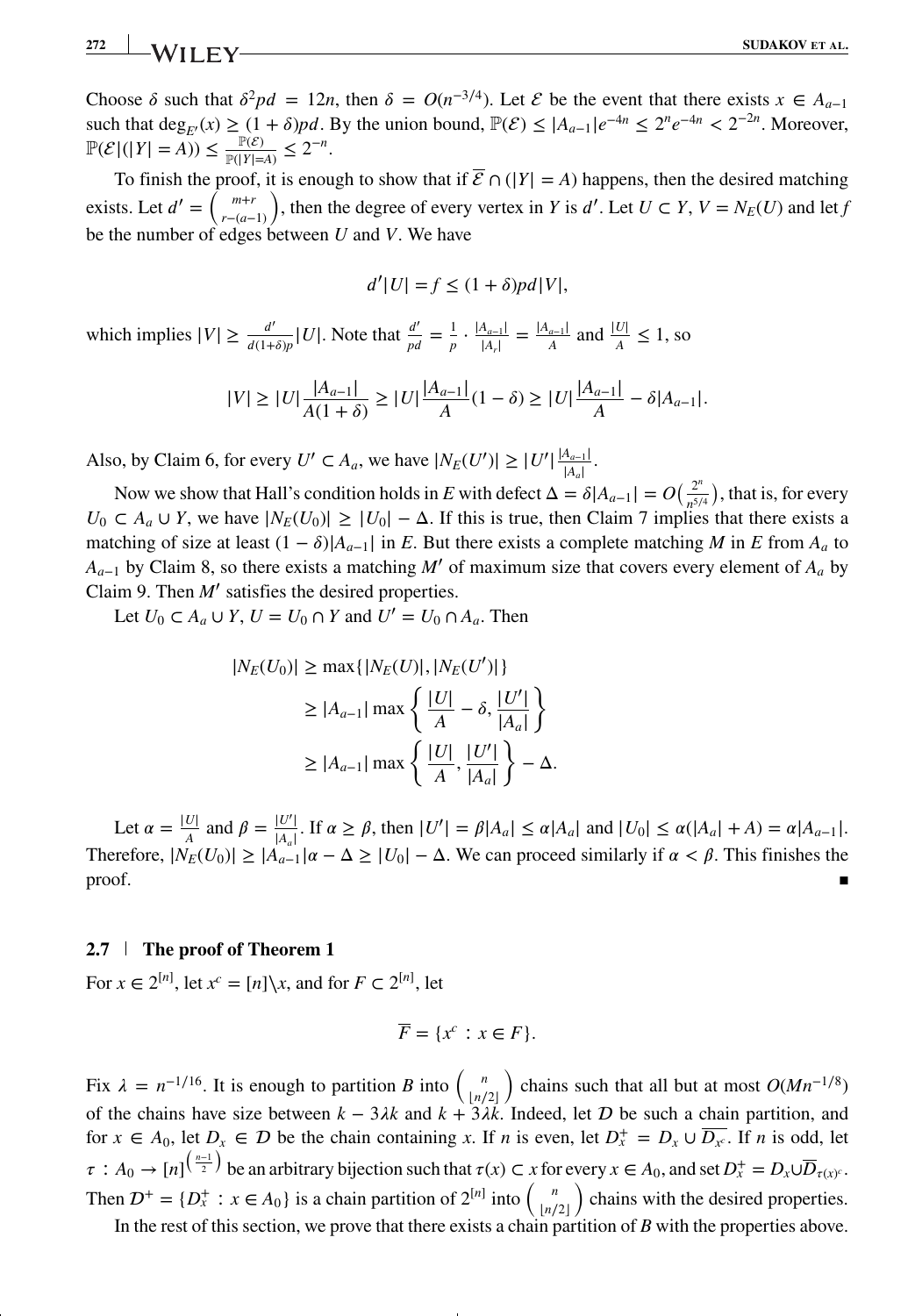**SUDAKOV** ET AL. 273

By Lemmas 2 and 3, there is a choice for the sets  $X_{a,b}$ ,  $(a, b) \in I$  such that for  $n^{1/10} < a \leq k$ , the size of the maximal antichain in  $K_a$  is  $(1 + \frac{n^{o(1)}}{\sqrt{a}})(|A_{a-1}| - |A_a|)$ , and there is a matching  $M_a$  in  $B_a$  that covers every element of  $A_a$ , and covers all but at most  $O(2^n n^{-5/4})$  elements of  $X_{a,a}$ .

First, we shall cover most elements of *B* by chains, most of whose size is between  $k(1 - 3\lambda)$  and  $k+1$ , while collecting certain elements of *B* which are not covered into a set  $\mathcal{L}$ . We refer to the elements of  $\mathcal L$  as *leftovers*. First of all, put every element  $x \in B$  satisfying  $|x| \ge m + C_0$  into  $\mathcal L$ . Then we added at most  $2^n n^{-2/3}$  elements to L. Also, we put every element of  $X_{a,b}$  for  $a \le n^{1/10}$  and  $a < b \le k$  in L. Then, by Claim 2, (5), we put at most

$$
\sum_{a \le n^{1/10}} \sum_{b=a}^{k} |X_{a,b}| \le k \sum_{a \le n^{1/10}} (|A_{a-1}| - |A_a|) = O(2^n n^{-4/5})
$$

elements in  $\mathcal{L}$ . So far

$$
|\mathcal{L}| = O(2^n n^{-2/3}).
$$

For  $a = 1, \ldots, k$ , say that *a* is shattered if the number of indices *b* such that  $(a, b) \in I$  and  $(a, b)$  is shattered is at least  $\lambda k$ . If *a* is shattered, then put every element of  $\bigcup_{b:(a,b)\in I} X_{a,b}$  into  $\mathcal L$ . In total, there are less than  $C_0$  shattered pairs  $(a, b)$ , so the number of shattered indices *a* is at most  $\frac{C_0}{\lambda k}$ . The size of the set  $\bigcup_{b:(a,b)\in I} X_{a,b}$  is

$$
\sum_{b:(a,b)\in I} |X_{a,b}| = O(ka2^n n^{-3/2}) = O(2^n n^{-1/2}),
$$

so we added at most  $O(\frac{C_0}{n}2^n n^{-1/2}) = 2^n n^{-7/16+o(1)}$  elements to  $\mathcal{L}$ .

Also, for every  $(a, b) \in I$ , if  $(a, b)$  is shattered, put every element of  $X_{a,b}$  into  $\mathcal{L}$ . The number of shattered sets is less than  $C_0$ , and  $|X_{a,b}| = O(a2^n n^{-3/2}) = O(2^n n^{-1})$ , so we added at most  $O(C_0 2^n n^{-1}) =$  $2^n n^{-1/2+o(1)}$  elements to  $\mathcal{L}$ . So far

$$
|\mathcal{L}| \le 2^n n^{-7/16 + o(1)}.
$$

Now let  $n^{1/10}$  <  $a \le k$  be such that  $a$  is not shattered. Let  $A = |A_{a-1}| - |A_a| = \Theta(a2^n n^{-3/2})$ , and let *r* be a let  $a \le k$  be such that  $a$  is not shattered. Let  $A = |A_{a-1}| - |A_a| = \Theta(a2^n n^{-3/2})$ , and let *r* be the size of the set {*b* ∶  $(a, b) \in I$ ,  $|\phi(a, b)| = 1$ }. Then  $k+1-a \ge r \ge k+1-a-λk-\mu > k+1-a-2λk$ , where  $\mu = O(n^{1/3}) < \lambda k$  by Claim 3. Also, we have

$$
|K_a|=rA.
$$

By the well-known theorem of Dilworth [12],  $K_a$  can be partitioned into at most  $(1 + \frac{n^{o(1)}}{\sqrt{a}})A$  chains, let  $C_a$  denote the collection of chains in such a chain decomposition. Say that a chain  $L \in C_a$  is short, if  $|L|$  ≤ *r* −  $\lambda k$ , and let  $N_{short}$  denote the number of short chains. The size of every chain in  $K_a$  is at most *r*, so

$$
rA = |K_a| \le (r - \lambda k)N_{\text{short}} + (|C_a| - N_{\text{short}})r,
$$

which implies

$$
N_{\text{short}} < \frac{n^{o(1)}r}{\lambda k \sqrt{a}} A \le \frac{\sqrt{a}}{\lambda} 2^n n^{-3/2 + o(1)} \le 2^n n^{-19/16 + o(1)}.
$$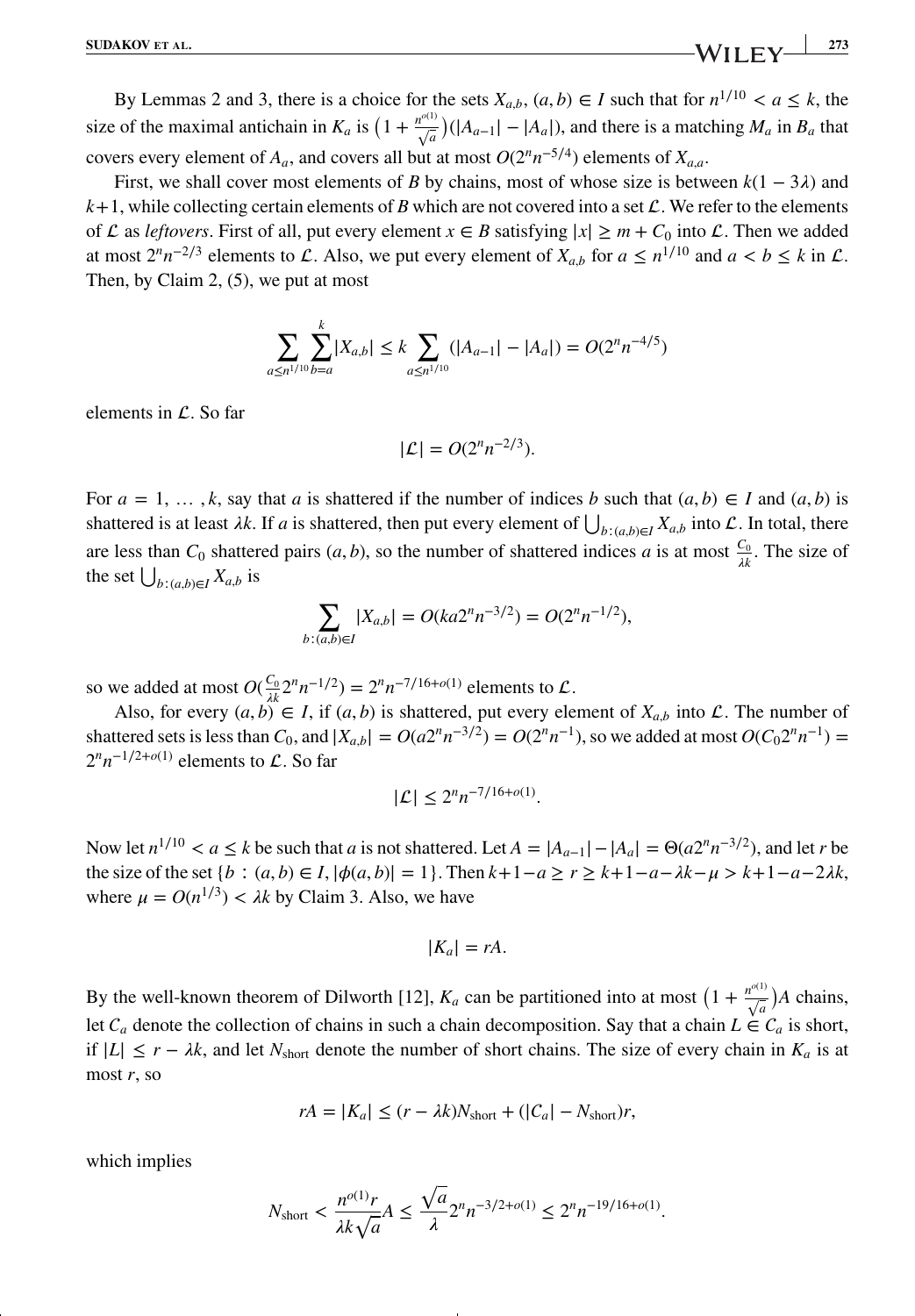Say that a chain in  $C_a$  is *irrelevant*, if its minimum is not in  $X_{a,a}$ . Then the number of irrelevant chains is

$$
N_{\text{irr}} = |C_a| - |X_{a,a}| < \frac{n^{o(1)}}{\sqrt{a}} A = \sqrt{a} 2^n n^{-3/2 + o(1)} = O(2^n n^{-5/4 + o(1)}).
$$

Finally, say that a chain  $L \in C_a$  is *sad*, if its minimum *z* is in  $X_{a,a}$ , but *z* is not covered by the matching *Ma*. Then the number of sad chains is

$$
N_{\rm sad} = O(2^n n^{-5/4 + o(1)}).
$$

Let  $C_a^*$  be the set of chains in  $C_a$  that are neither short, irrelevant, nor sad, and let  $L_a \subset K_a$  be the set of elements that are not covered by any chain in  $C_a^*$ . Then

$$
|L_a| \le k(N_{\text{short}} + N_{\text{irr}} + N_{\text{sad}}) \le kn^{-19/16 + o(1)} \le 2^n n^{-11/16 + o(1)}.
$$

Add every element of  $L_a$  for  $n^{1/10} < a \leq k$  to the set of leftovers  $\mathcal{L}$ . In total, we added at most  $k2^n n^{-11/16} = 2^n n^{-3/16 + o(1)}$  elements to  $\mathcal{L}$ . At this point, we have  $|\mathcal{L}| \leq 2^n n^{-3/16 + o(1)}$ , and we do not add any more elements to  $\mathcal{L}$ .

Construct the family of chains  $D$  as follows. First, using the matchings  $M_1, \ldots, M_k$ , construct a chain decomposition  $D_0$  of  $\bigcup_{i=0}^{k} A_k$ . For  $x \in A_0$ , let  $D_x$  be the chain  $x = x_0 \subset \cdots \subset x_l$ , where  $x_{i-1}$  is matched to  $x_i$  in  $M_i$  for  $i = 1, \ldots, l$ , and either  $l = k$ , or  $x_l$  is not matched to any element of  $A_{l+1}$  in *M*<sub>l+1</sub>. Then  $D_0 = \{D_x : x \in A_0\}$  is a chain decomposition of  $\bigcup_{i=0}^k A_k$  into *M* chains such that if a chain has maximum element in  $A_l$ , then the size of the chain is exactly  $l + 1$ .

Now consider some  $D \in \mathcal{D}_0$ . If  $y \in A_{a-1}$  is the maximum element of *D*, *y* is matched to some  $z \in X_{a,a}$  in  $M_a$ , and there exists  $C \in C_a^*$  such that *z* is the minimal element of *C*, then let  $D^+ = D \cup C$ and say that *D* is *compatible*. Noting that  $|D| = a$  and  $k + 1 - a \ge |C| \ge k + 1 - a - 3\lambda k$ , we have  $k+1 \ge |D^+| \ge k+1-3\lambda k$ . Also, if  $a = k+1$ , then set  $D^+ = D$  and say that *D* is also compatible. In this case,  $|D| = k + 1$ . Otherwise, if  $a \leq k$ , and y is not matched to some  $z \in X_{a,a}$ , or z is not the minimal element of a chain in  $C_a^*$ , then let  $D^+ = D$ , and say that *D* is incompatible. Set  $D = \{D^+ : D \in D_0\}$ . The number of incompatible chains with maximum element in  $A_{a-1}$  is at most the number of short and sad chains in  $C_a$ , which is at most

$$
N_{\text{short}} + N_{\text{sad}} \le 2^n n^{-19/16 + o(1)}.
$$

Therefore, the total number of incompatible chains across every *a* is at most  $k2^n n^{-19/16+o(1)}$  =  $2^n n^{-11/16+o(1)}$ .

To summarize our progress so far, we constructed a family  $D$  of  $M$  chains such that  $D$  partitions *B*\ $\mathcal{L}$ , and all but at most  $2^n n^{-11/16+o(1)}$  chains in  $\mathcal{D}$  have size between  $k + 1 - 3\lambda k$  and  $k + 1$ .

It only remains to partition  $\mathcal L$  into a few chains such that each of these chains can be attached to an element of  $D$ . This guarantees that the number of chains remains  $M$  and only a few of the chains get longer. Let *S* be a family of  $|A_k|$  chains that partition  $[n]^{(\geq m+k)}$ , see Corollary 1. Then  $S' = \{S \cap \mathcal{L} : S \in \mathcal{L} \}$  $S \in S$  forms a chain partition of the leftover elements. We form our final chain partition by gluing the chains of S' to certain chains of D. For  $x \in A_k$ , let  $S_x$  be the unique chain containing x. For  $D \in D$ , let  $D^* = D \cup (S_r \cap \mathcal{L})$  if the maximum element of *D* is in  $A_k$ , and this maximum element is *x*. Otherwise, let  $D^* = D$ . Then  $D^* = \{D^* : D \in D\}$  is a chain partition of *B* into *M* chains. We show that *D* satisfies the desired properties.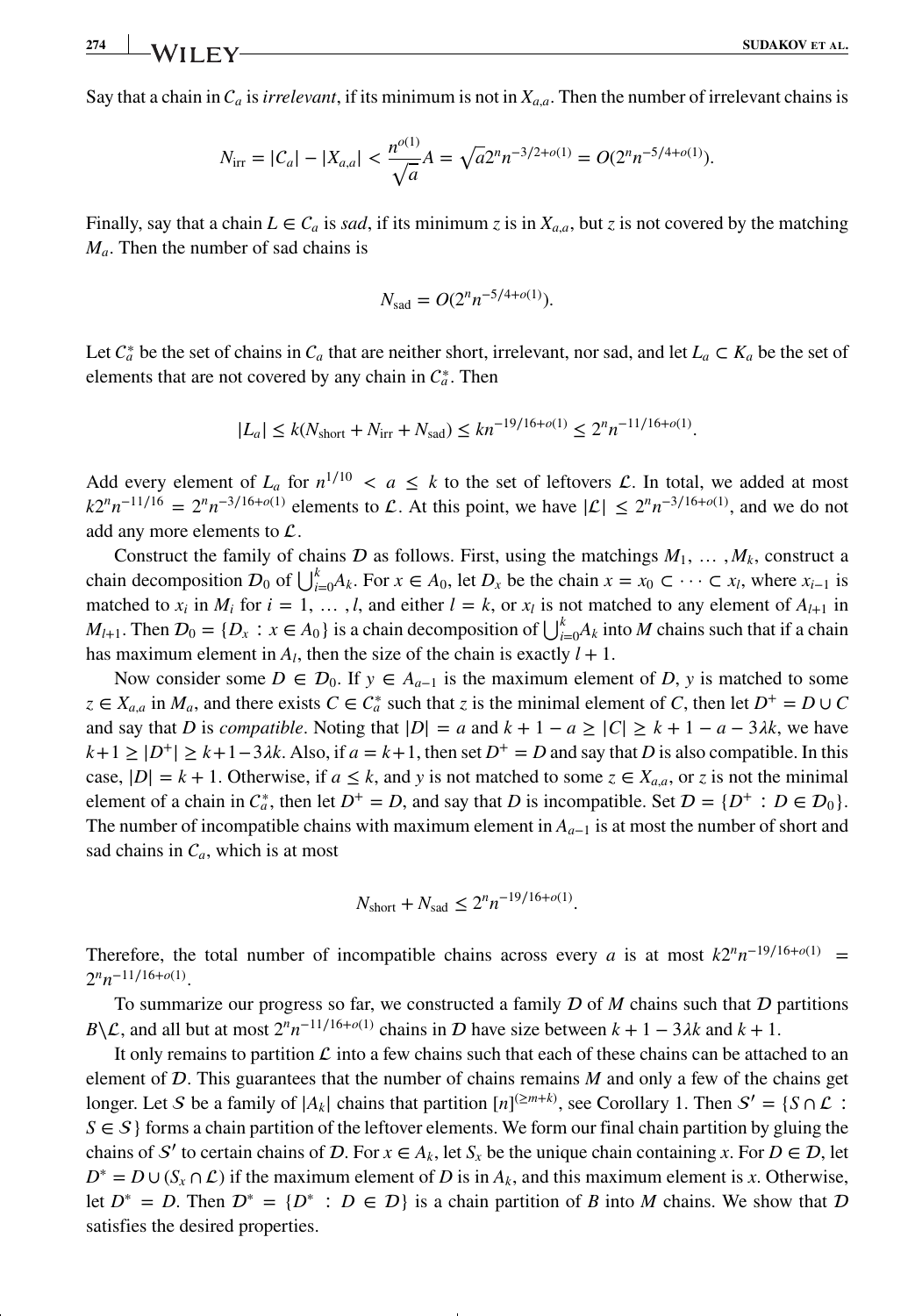Let us count the number of chains  $D \in \mathcal{D}$  such that either  $|D^*| \leq k+1-3\lambda k$ , or  $|D^*| \geq k+1+\lambda k$ . If  $|D^*| \leq k + 1 - 3\lambda k$ , then  $D^*$  is an incompatible chain in  $D_0$ , so the number of such chains is at most  $2^{n}n^{-11/16+o(1)} = Mn^{-3/16+o(1)}$ . On the other hand, if  $|D^*| \ge k + 1 + \lambda k$ , then  $|D| = k + 1$  and there exists *x* ∈ *A<sub>k</sub>* such that *D*<sup>∗</sup> = *D* ∪ (*S<sub>x</sub>* ∩  $\mathcal{L}$ ). But then  $|S_x \cap \mathcal{L}| \geq \lambda k$ , so the number of such chains is at most  $\frac{|\mathcal{L}|}{\lambda} < 2^n n^{-5/8 + o(1)} = Mn^{-1/8 + o(1)}$ .  $\text{most } \frac{|\mathcal{L}|}{\lambda k} \leq 2^n n^{-5/8 + o(1)} = M n^{-1/8 + o(1)}$ . □

### **3 APPLICATIONS**

### **3.1 Minimal Sperner graphs—Proof of Theorem 2**

Let  $M = \binom{n}{\lfloor n/2 \rfloor}$ . The lower bound follows from Turán's theorem [37]. Indeed, for any graph *G*, if  $\lfloor n/2 \rfloor$  $\alpha(G)$  denotes the independence number of *G*, then  $|E(G)| \ge \frac{|V(G)|^2}{2\alpha(G)} - \frac{|V(G)|}{2}$ . Plugging  $|V(G)| = 2^n$  and  $\alpha(G) = M$  into this formula, we get

$$
|E(G)| \ge \frac{2^{2n}}{2M} - \frac{2^n}{2} = \left(\sqrt{\frac{\pi}{8}} + o(1)\right) 2^n \sqrt{n}.
$$

It only remains to prove the upper bound. Let  $s = \frac{2^n}{M} = \left(\sqrt{\frac{\pi}{2}} + o(1)\right)\sqrt{n}$ . Let C be a family of *M* chains partitioning  $2^{[n]}$  such that all but at most  $n^{-\frac{1}{8} + o(1)}$  proportion of the chains in C have size  $(1+O(n^{-1/16}))$ *s*. Such a chain decomposition exists by Theorem 1. Let *G* be the graph on  $2^{[n]}$  in which *x* and *y* are joined by an edge if *x* and *y* belong to the same chain  $C_i$ . Note that if  $I \subset V(G)$  is an independent set, then  $|I \cap C| \le 1$  for  $C \in C$ , so  $|I| \le M$ . Therefore,  $\alpha(G) = M$ . It only remains to bound the number of edges of *G*. By the construction of *G*, we have

$$
|E(G)| = \sum_{C \in C} \binom{|C|}{2} \le \frac{1}{2} \sum_{C \in C} |C|^2.
$$

Let  $C_1$  ⊂  $C$  be the family of chains  $C$  such that  $|C| \ge \sqrt{n} \log n$ , and let  $C_2$  ⊂  $C$  be the family of chains *C* such that  $s + n^{1/2-1/20} < |C| < \sqrt{n} \log n$ . Also, let  $C_3 = C \setminus (C_1 \cup C_2)$ .

First, note that every chain of size  $\sqrt{n} \log n$  must contain a set of size either at least  $\frac{n+\sqrt{n} \log n}{2}$ , or at most  $\frac{n-\sqrt{n}\log n}{2}$ . But by Claim 2, (3), we have

$$
\left| [n]^{(\leq \frac{n-\sqrt{n}\log n}{2})} \right| = \left| [n]^{(\geq \frac{n+\sqrt{n}\log n}{2})} \right| \leq 2^n e^{-(\log n)^2/2},
$$

so  $|C_1| \le 2^{n+1} e^{-(\log n)^2/2}$ . Therefore,

$$
\sum_{C \in C_1} |C|^2 \le 2^{n+1} e^{-(\log n)^2/2} n^2 = o(2^n).
$$

Since, by Theorem 1,  $|C_2| < Mn^{-\frac{1}{8} + o(1)}$ , we can write

$$
\sum_{C \in C_2} |C|^2 < M n^{-\frac{1}{8} + o(1)} n (\log n)^2 = o(2^n \sqrt{n}).
$$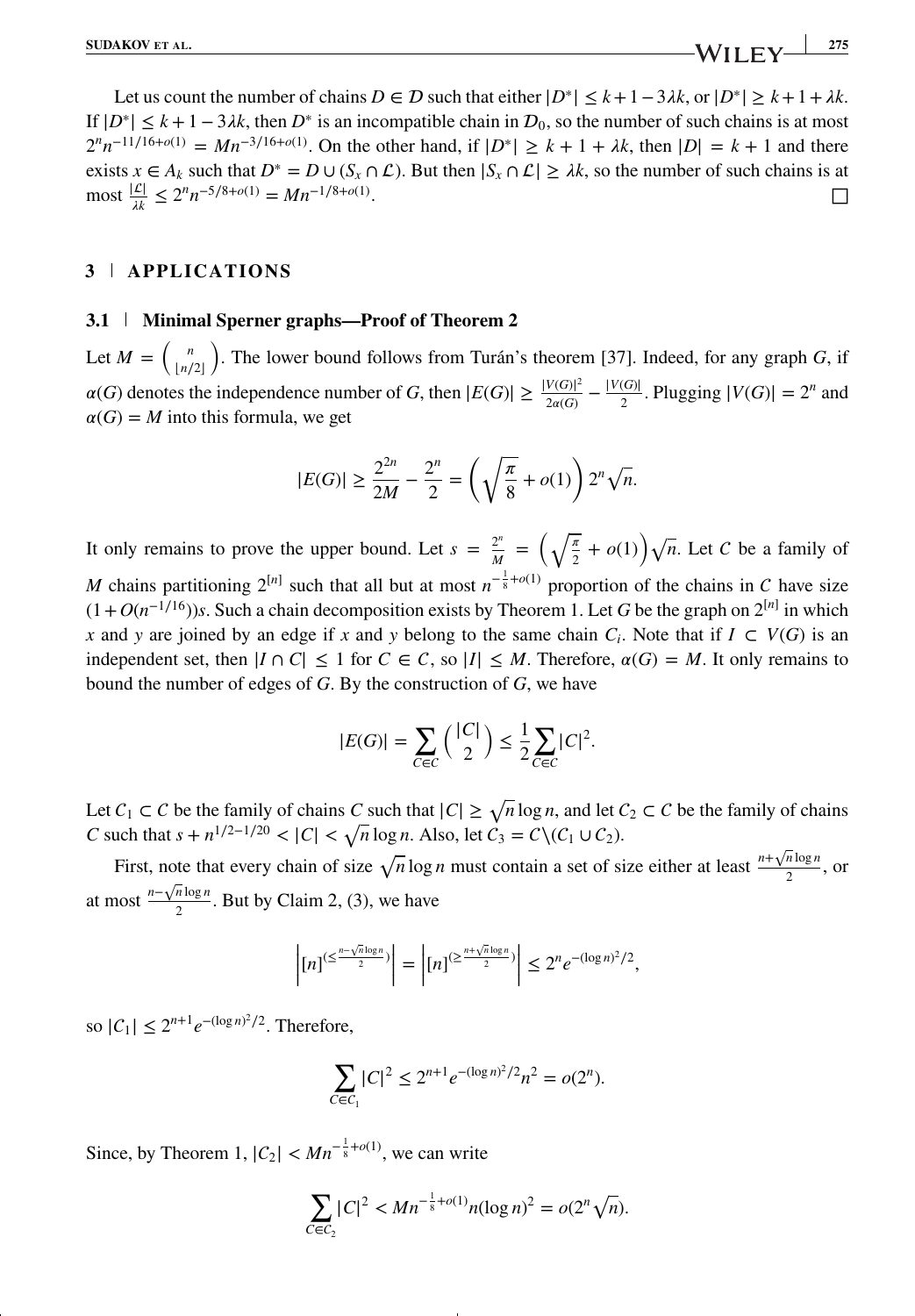Finally,

**276 WILEY** 

$$
\sum_{C \in C_3} |C|^2 \le M(s + n^{1/2 - 1/20})^2 = M s^2 (1 + o(1)) = \left(\sqrt{\frac{\pi}{2}} + o(1)\right) 2^n \sqrt{n}.
$$

Therefore,

$$
|E(G)| \leq \frac{1}{2} \sum_{C \in C_1} |C|^2 + \frac{1}{2} \sum_{C \in C_2} |C|^2 + \frac{1}{2} \sum_{C \in C_3} |C|^2 \leq \left(\sqrt{\frac{\pi}{8}} + o(1)\right) 2^n \sqrt{n},
$$

finishing the proof.  $\Box$ 

### **3.2 Applications to extremal problems**

Several problems in extremal set theory are instances of the following general question. Say that a formula is *affine*, if it is built from variables, the operators ∩ and ∪, and parentheses ( *,* ) (complementation and constants are not allowed, e.g., *x*∩ {1*,* 2*,* 3} and *x*∖*y* are *not* affine formulas.) Also, an *affine statement* is a statement of the form  $f \subset g$  or  $f = g$ , where f and g are affine formulas. Finally, an *affine configuration* is a Boolean expression, which uses symbols ∨*,* ∧*,* ¬ and whose variables are replaced with affine statements. Given an affine configuration *C* with *k* variables, a family  $H \subset 2^{[n]}$  *contains C*, if there exists *k* distinct elements of *H* that satisfy *C*, otherwise, say that *H avoids C*. Let ex(*n,C*) denote the size of the largest family  $H \subset 2^{[n]}$  such that *H* avoids *C*. Say that an affine configuration *C* is *satisfiable* if there exists a family of sets satisfying *C*.

Here are some examples of well-known questions which ask to determine the order of magnitude of ex(*n,C*) for some specific affine configuration *C*.

**Sperner's theorem**. An antichain is exactly a family not containing the affine configuration  $C \equiv$  $(x \subset y)$ . Hence, Sperner's theorem [33] is equivalent to the statement  $ex(n, C) = {n \choose \lfloor n/2 \rfloor}$ ) .

**Union-free families**. A family *H* ⊂  $2^{[n]}$  is *union-free*, if it does not contain three distinct sets *x*, *y*, *z* such that  $z = x \cup y$ . But *H* is union-free if and only if it does not contain the affine configuration  $(z = x \cup y)$ . The size of the largest union-free family was investigated by Kleitman [26], who proved that the size of such a family is at most  $(1 + o(1))$   $\binom{n}{\lfloor n/2 \rfloor}$ ) .

**Forbidden subposets**. Let *P* be a poset, and let  $\prec$  be the partial ordering on *P*. The following questions are extensively studied  $[7, 9, 17, 24, 30, 36]$ : What is the maximum size of a family in  $2^{[n]}$ that does not contain *P* as a weak/induced subposet? For each  $p \in P$ , introduce the variable  $x_p$ . Then, forbidding *P* as a weak subposet is equivalent to forbidding the affine configuration

$$
C_P \equiv \bigwedge_{\substack{p,q \in P \\ p \prec q}} (x_q \subset x_q),
$$

while  $P$  as an induced subposet corresponds to the affine configuration

$$
C'_{P} \equiv \bigwedge_{\substack{p,q \in P \\ p \prec q}} (x_{p} \subset x_{q}) \land \bigwedge_{\substack{p,q \in P \\ p \not\prec q,q \not\prec p}} (\neg(x_{p} \subset x_{q}) \land \neg(x_{q} \subset x_{p})).
$$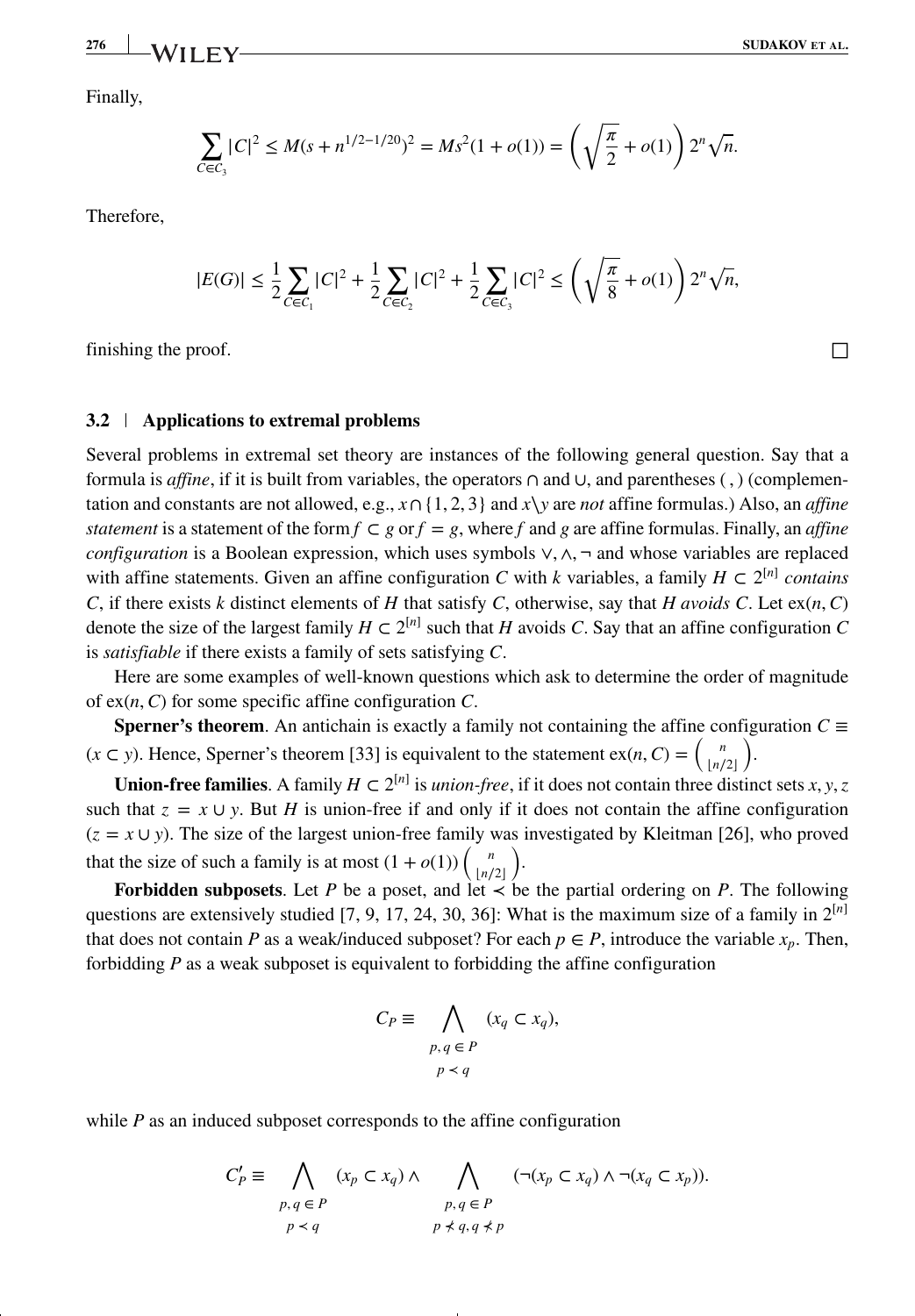Let  $e(P)$  denote the maximum number k such that the union of the k middle levels of  $2^{[n]}$  does not contain  $C_P$ , and define  $e'(P)$  similarly for  $C'_P$ . It is commonly believed that  $ex(n, C_P) = (e(P) +$  $o(1))\begin{pmatrix} n \\ \lfloor n/2 \rfloor \end{pmatrix}$ and  $ex(n, C'_P) = (e'(P) + o(1)) \left( \frac{n}{\lfloor n/2 \rfloor} \right)$ ) . This conjecture has been only verified for posets with certain special structures, for example, when the Hasse diagram of *P* is a tree [7, 9], so in general it is wide open. Also, while it is clear that  $ex(n, C_P) \leq (|P| - 1) \left( \frac{n}{|n|} \right)$  $\lfloor n/2 \rfloor$ ) (as a chain of size <sup>|</sup>*P*<sup>|</sup> satisfies *C<sub>P</sub>*), it is already not obvious that  $ex(n, C'_p) = O\left(\frac{n}{\ln r}\right)$  $\binom{n}{\lfloor n/2 \rfloor}$ . This was verified by Methuku and Pálvölgyi [30]. Finally, it is not even known whether the limit  $\lim_{n\to\infty} \frac{\exp(n, C_p)}{n} \left( \frac{n}{\lfloor n/2 \rfloor} \right)$ ) exists, see [17].

**Boolean algebras**. The *d-dimensional Boolean algebra* is a set of the form

$$
\{x_0\cup_{i\in I}x_i: I\subset [d]\},\
$$

where  $x_0, \ldots, x_d$  are pairwise disjoint sets,  $x_1, \ldots, x_d$  are nonempty. Let  $b(n, d)$  denote the size of the largest family  $H \subset 2^{[n]}$  that does not contain a *d*-dimensional Boolean algebra. It was proved by Erdős and Kleitman [13] that  $b(n, 2) = \Theta(2^n n^{-1/4})$ , where the constants hidden by the  $\Theta(.)$  notation are unspecified and difficult to compute. Also, this was extended by Gunderson, Rödl, and Sidorenko [18] who proved that  $b(n, d) = O(2^n n^{-1/2^d})$ , where the constant hidden by the  $O(.)$  notation depends on *d*. Finally, this was strengthened by Johnston, Lu, and Milans [23] to  $b(n, d) \leq 22 \cdot 2^{n} n^{-1/2^d}$ . Note that a Boolean algebra is equivalent to the following affine configuration: for  $I \subset [d]$ , let  $x_I$  be a variable, then the corresponding affine configuration is

$$
\bigwedge_{1 \leq i < j \leq d} (x_{\emptyset} = x_{\{i\}} \cap x_{\{j\}}) \land \bigwedge_{I \subset [d], I \neq \emptyset} \left( x_I = \bigcup_{i \in I} x_{\{i\}} \right).
$$

Moreover, the above results on Boolean algebras also show that for any formula *C*, if it is satisfiable, then there exists  $\alpha > 0$  such that ex(*n*, *C*) =  $O(2^n n^{-\alpha})$ . Indeed, if *C* is satisfiable, then there exists *d* such that  $2^{[d]}$  contains *C*, but then every *d*-dimensional Boolean algebra also contains *C*.

Here, we provide a unified framework to handle such problems. First, let us consider a more general problem. A *d-dimensional grid* is a *d*-term Cartesian product of the form  $[k_1] \times \cdots \times [k_d]$ , endowed with the following coordinatewise ordering  $\subset$ :  $(a_1, \ldots, a_d) \subset (b_1, \ldots, b_d)$  if  $a_i \leq b_i$  for  $i = 1, \ldots, d$ (with slight abuse of notation, we also use *⊂* to denote the comparability in the grid, for reasons that should become clear later). Also, define the operations  $\cap$  and  $\cup$  such that  $(a_1, \ldots, a_d) \cap (b_1, \ldots, b_d)$  $(\min\{a_1, b_1\}, \dots, \min\{a_d, b_d\})$  and  $(a_1, \dots, a_d) \cup (b_1, \dots, b_d) = (\max\{a_1, b_1\}, \dots, \max\{a_d, b_d\}).$ Considering the natural isomorphism between the Boolean lattice  $2^{[n]}$  and the grid  $[2]^n$ ,  $\subset$ ,  $\cap$ ,  $\cup$  naturally extend their usual definition. But now we can talk about affine configurations in the grid as well. If *F* is a grid, say that a subset  $H \subset F$  contains the affine configuration *C* with *k* variables, if there exists *k* distinct elements of *H* that satisfy *C*, otherwise, say that *H* avoids *C*. Let  $ex(F, C)$  denote the size of the largest subset of *F* which does not contain *C*, and write  $ex(k, d, C)$  instead of  $ex([k]^{d}, C)$ .

Our aim is to show that one can derive bounds for  $ex(n, C)$  using the function  $f(k) = ex(k, d, C)$ , where *d* is some fixed integer. Indeed, by considering a chain decomposition of  $2^{\lfloor n/d \rfloor}$  into chains of almost equal size, one can partition  $2^{[n]}$  into *d*-dimensional grids that are also almost equal. Then, given a family  $H \subset 2^{[n]}$  avoiding *C*, we bound the intersection of *H* with each of these grids (using the function  $ex(k, d, C)$ ), which then turns into a bound on  $ex(n, C)$ . The reason why we would like to work with ex( $k, d, C$ ) instead of ex( $n, C$ ) is that for many affine configurations *C*, estimating ex( $k, d, C$ ) is equivalent to an (ordered) hypergraph Turán problem, which is sometimes easier to handle or already has good upper bounds.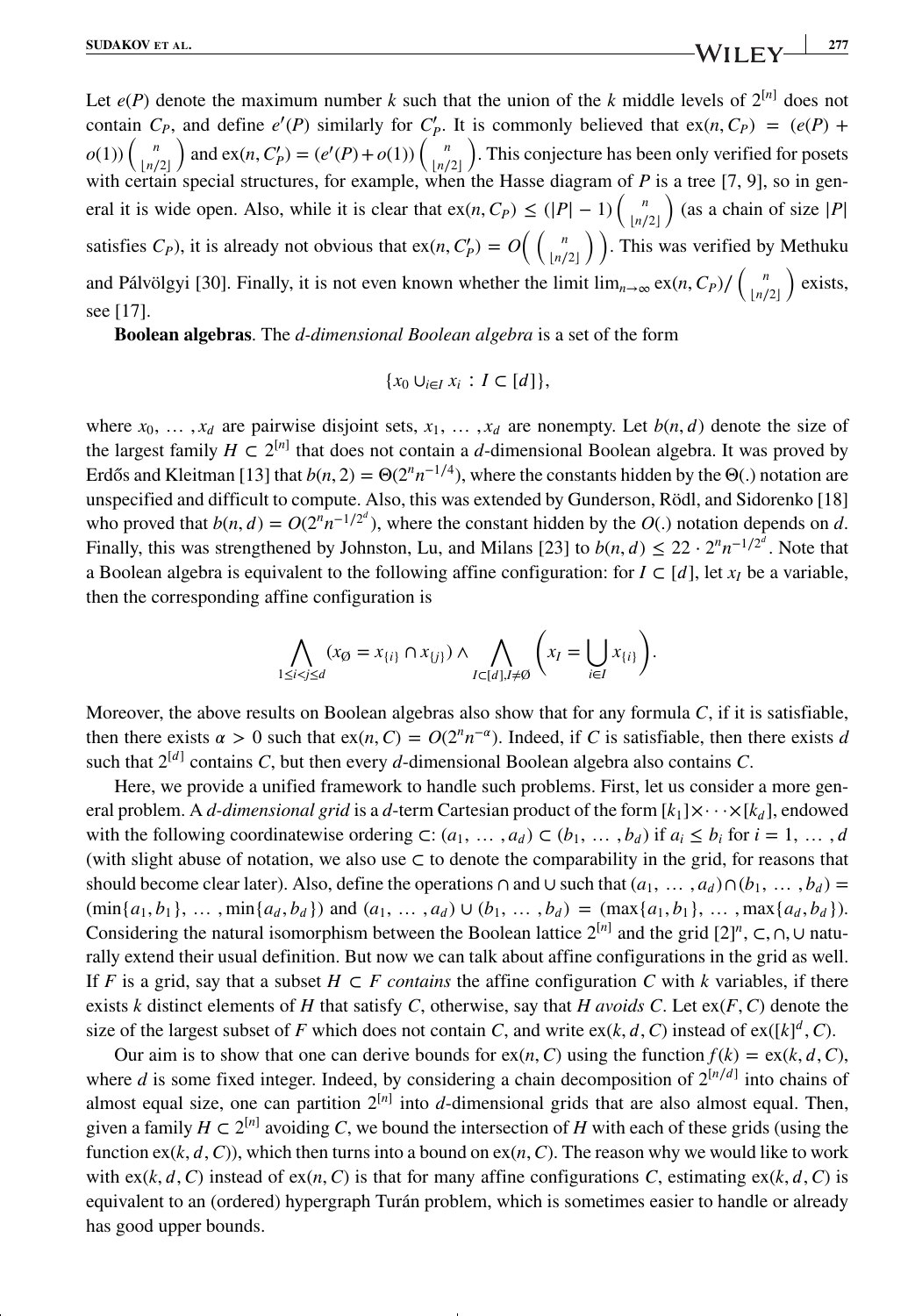### **278 SUDAKOV** ET AL.

Similar ideas were already present in [13, 18, 30], but executed in a somewhat suboptimal way. The following theorem is the main result of this section.

**Theorem 13.** Let d be a positive integer, and let  $c > 0$ ,  $1 \ge \alpha > 0$  such that  $ex(k, d, C) \le ck^{d-\alpha}$ *holds for every sufficiently large k*  $\in \mathbb{Z}^+$ *. Then* 

$$
\operatorname{ex}(n, C) \le (1 + o(1))c\left(\frac{2d}{\pi n}\right)^{\frac{\alpha}{2}} 2^n.
$$

Before we can prove this theorem, let us see how  $ex(F, C)$  and  $ex(k, d, C)$  are related.

*Claim* 11. Let  $k \leq k_1 \leq \cdots \leq k_d$  and  $F = [k_1] \times \cdots \times [k_d]$ . Then

$$
\frac{\operatorname{ex}(F,C)}{k_1 \dots k_d} \le \frac{\operatorname{ex}(k,d,C)}{k^d}.
$$

*Proof.* Let  $H \subset F$  such that  $H$  does not contain a copy of  $C$  and  $|H| = \text{ex}(F, C)$ . For  $i = 1, \ldots, d$ , let  $X_i$  be a random *k* element subset of [ $k_i$ ], chosen from the uniform distribution, and let  $F' = X_1 \times \cdots \times X_d$ . Let  $N = |F' \cap H|$ . Clearly, for every  $v \in H$ , we have

$$
\mathbb{P}(v \in F') = \frac{k^d}{k_1 \dots k_d},
$$

so  $\mathbb{E}(N) = |H| \frac{k^d}{k_1 \dots k_d}$ . Therefore, there exists a choice for  $X_1, \dots, X_d$  such that  $N \geq |H| \frac{k^d}{k_1 \dots k_d}$ . As  $F'$ is isomorphic to the grid  $[k]^d$  and  $F' \cap H$  does not contain a copy of *C*, we get

$$
\operatorname{ex}(k, d, C) \ge \frac{k^d}{k_1 \dots k_d} \operatorname{ex}(F, C).
$$

*Proof of Theorem* 13. In this proof, we consider *d* as a constant, so the notation  $O(.)$  hides a constant which might depend on *d*.

Let *H* ⊂ 2<sup>[*n*]</sup> be a subset of size ex(*n*, *C*) not containing a copy of *C*. Write  $n = n_1 + \cdots + n_d$ , where  $n_i \in \{ [n/d], [n/d] \}$  for  $i = 1, \ldots, d$ . Let  $C_i$  be a chain decomposition of  $2^{[n_i]}$  given by Theorem 1, that is, all but at most  $n^{-\frac{1}{8} + o(1)}$  proportion of the chains in  $C_i$  have size  $s(1 + O(n^{-\frac{1}{16}}))$ , where

$$
s = \left(\sqrt{\frac{\pi}{2}} + o(1)\right)\sqrt{\frac{n}{d}}.
$$

If a chain  $D \in C_i$  is longer than  $s(1 + n^{-\frac{1}{20}})$ , cut it into  $\lceil \frac{|D|}{n} \rceil$  smaller chains such that the size of all but at most one of them is *s*. Let  $D_i$  be the resulting chain partition. As the number of chains of size more than  $s(1+n^{-\frac{1}{20}})$  is at most  $2^{n_i}n^{-\frac{5}{8}+o(1)}$ , every chain in  $\mathcal{D}_i$  has size at most  $s(1+n^{-\frac{1}{20}})$ , and the number of chains of size less than  $s(1 - n^{-\frac{1}{20}})$  is at most  $2^{n_i}n^{-\frac{5}{8} + o(1)}$ .

Let  $D = \{D_1 \times \cdots \times D_d : D_1 \in D_1, \ldots, D_d \in D_d\}$ . Then  $2^{[n]}$  is the disjoint union of the elements of D. Here,  $D = D_1 \times \cdots \times D_d \in D$  behaves exactly like the *d*-dimensional grid  $F = [[D_1]] \times \cdots \times [[D_d]]$ . More precisely, let  $\phi_i$ :  $D_i \rightarrow [D_i]$  be the bijection defined as  $\phi_i(x_i) = j$ , where  $x_1 \subset \cdots \subset x_{|D_i|}$ are the elements of  $D_i$ . Setting  $\phi = (\phi_1, \dots, \phi_d)$ ,  $\phi$  is a bijection between *D* and *F* such that for any  $x, y, z \in D$ ,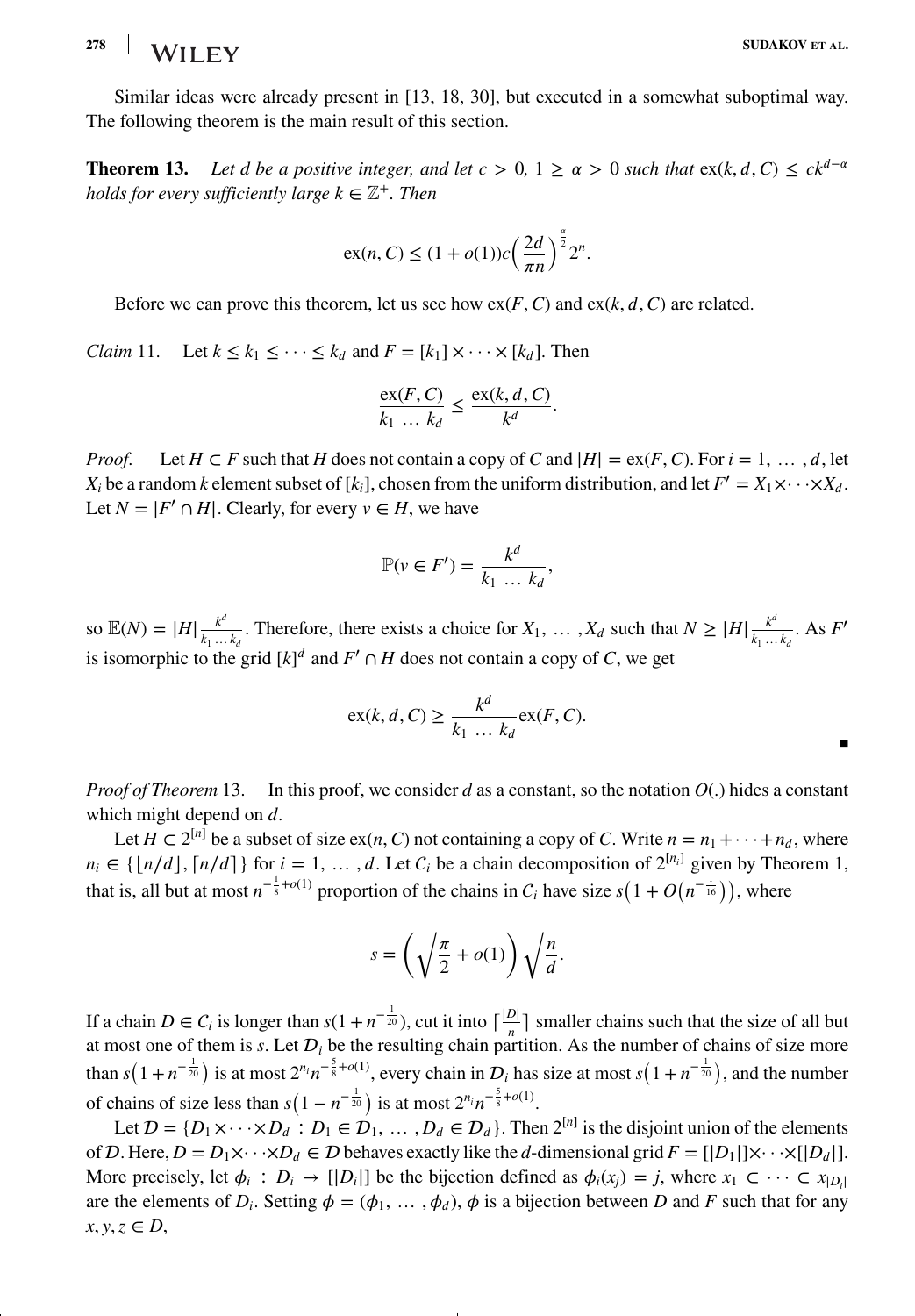- $x \subset y$  if and only if  $\phi(x) \subset \phi(y)$ ,
- $x \cup y = z$  if and only if  $\phi(x) \cup \phi(y) = \phi(z)$ ,
- $x \cap y = z$  if and only if  $\phi(x) \cap \phi(y) = \phi(z)$ .

But this means that a subset  $H \cap D$  contains *C* if and only if  $\phi(H \cap D)$  contains *C*. Therefore,  $|H \cap D| \leq \text{ex}(F, C)$ . Let  $k = \min\{|D_1|, \ldots, |D_d|\}$ . Then by Claim 11, we have

$$
\operatorname{ex}(F, C) \le \frac{|D_1| \cdots |D_d|}{k^d} \operatorname{ex}(k, d, C) \le c |F| k^{-\alpha} \le c(1 + o(1)) s^{d - \alpha},\tag{1}
$$

where the second inequality holds if  $k > k_0$  for some constant  $k_0$ . But note that if  $k \leq k_0$ , then  $\exp(F, C) \leq$  $|F|$  ≤  $k_0(1+o(1))s^{d-1}$ . Let

$$
D' = \{D_1 \times \cdots \times D_d \in D : |D_i| \le s(1 - n^{-\frac{1}{20}}) \text{ for some } i \in [d]\}.
$$

Then  $|\mathcal{D}'| = o(2^n n^{-d/2})$ . Hence,

$$
\sum_{D \in \mathcal{D}'} |D \cap H| \le o(2^n n^{-\frac{d}{2}} s^{d-\alpha}) = o(2^n n^{-\frac{\alpha}{2}}).
$$

Also, by the second inequality in (1), we have

$$
\sum_{D\in\mathcal{D}\backslash\mathcal{D}'}|D\cap H|\leq \sum_{D\in\mathcal{D}\backslash\mathcal{D}'}(1+o(1))c|D|s^{-\alpha}\leq (1+o(1))c2^ns^{-\alpha}.
$$

Therefore,

$$
|H| = \sum_{D \in \mathcal{D}} |D \cap H| \le (1 + o(1))c\left(\frac{2d}{\pi n}\right)^{\frac{\alpha}{2}} 2^n.
$$

Let us see some quick applications. Note that most of these applications were already covered in [36] with slightly worse constants.

**Sperner's theorem**. As an easy exercise, let us recover the asymptotic version of Sperner's theorem from Theorem 13. Indeed, let  $C \equiv (x \subset y)$ , then trivially  $ex(k, 1, C) = 1$ . Therefore,  $ex(n, C) \le$  $(1 + o(1))\sqrt{\frac{2}{n\pi}}2^n$ .

**Union-free families**. Let  $C \equiv (z = x \cup y)$ . Consider the case  $d = 2$ , then the affine configuration *C* in  $[k]^2$  corresponds to three points of the grid which form a corner, that is,  $(a, b)$ ,  $(c, b)$ ,  $(c, d)$  such that  $a < c$  and  $d < b$ . It is not difficult to see that  $ex(k, 2, C) \leq 2k$ . Indeed, suppose *Q* is a subset of the grid of order at least  $2k + 1$ . On every horizontal line delete the left most point and on every vertical line delete the lowest point which is in *Q*. Since we delete at most 2*k* points, some point  $(b, c) \in Q$  must remain. Then, by definition, there are points  $(a, b)$  and  $(c, d)$  with  $a < c$  and  $d < b$  which are also in *Q*. Thus by Theorem 13 (with  $d = 2$  and  $\alpha = 1$ ), we get

$$
ex(n, C) \le (1 + o(1))2\sqrt{\frac{4}{\pi n}}2^{n} = (1 + o(1))2\sqrt{2}\left(\frac{n}{\lfloor n/2 \rfloor}\right),
$$

which is only slightly worse than the bound of Kleitman [26].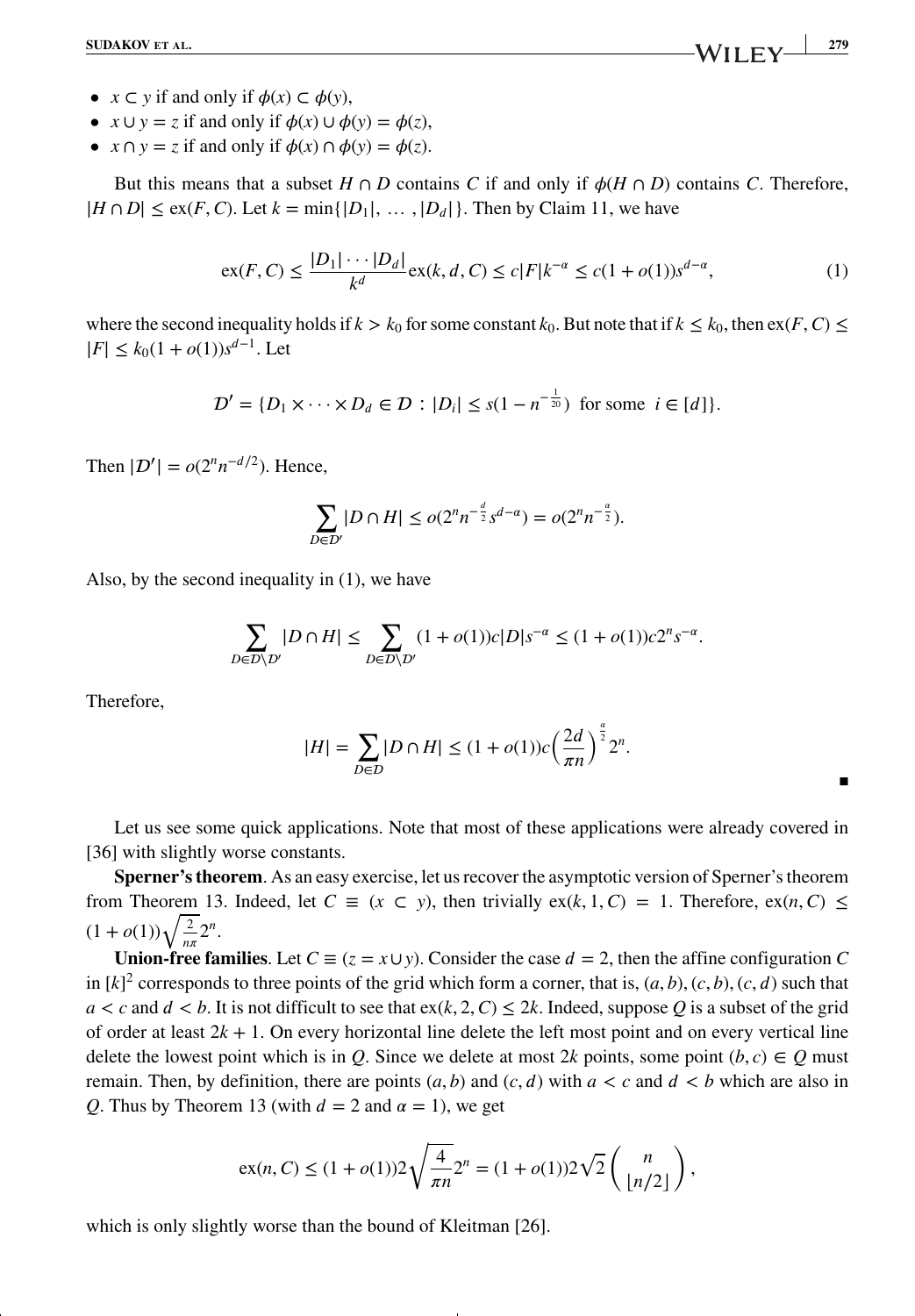**280 SUDAKOV** ET AL.

**Forbidden subposets**. Let *P* be a poset that is not an antichain, and consider the corresponding affine configurations  $C_P$  and  $C'_P$ . Let  $d_0$  be the Duschnik–Miller dimension of  $P$ , that is,  $d_0$  is the smallest *d* such that  $[k]^d$  contains the affine configuration  $C'_p$  for some *k*. It was proved by Tomon [36] that there exists a constant  $\alpha(P)$  such that if  $d \geq d_0$ , then  $ex(k, d, C'_p) \leq \alpha(P)w$ , where *w* is the size of the largest antichain in  $[k]^d$ . We remark that  $w = (1 + o(1))\sqrt{\frac{6}{\pi}} \cdot \frac{k^{d-1}}{\sqrt{d}}$  as  $\min\{k, d\} \to \infty$ , see pp. 63–68 in [3]. Let

$$
\beta(d, P) = \limsup_{k \to \infty} \frac{\sqrt{d}}{k^{d-1}} \exp(k, d, C_P),
$$

and

$$
\beta'(d, P) = \limsup_{k \to \infty} \frac{\sqrt{d}}{k^{d-1}} \exp(k, d, C_P').
$$

Then  $\beta(d, P) \leq \beta'(d, P) < \infty$ . Applying Theorem 13, we get

$$
\mathrm{ex}(n, C_P) \le (1 + o(1))\beta(d, P)\left(\frac{n}{\lfloor n/2 \rfloor}\right),
$$

and

$$
ex(n, C'_P) \le (1 + o(1))\beta'(d, P)\binom{n}{\lfloor n/2 \rfloor}.
$$

This tells us that one can derive bounds on  $ex(n, C_P)$  and  $ex(n, C'_P)$  by considering the behavior of the functions  $ex(k, d, C_P)$  and  $ex(k, d, C'_P)$  for some fixed *d*. However, finding the values of these functions is equivalent to a forbidden *d*-dimensional matrix pattern problem (see, e.g., [25] for a description of this problem, and [30, 36] for the connection of posets and matrix patterns), which provides us with new tools in order to estimate  $ex(n, C_P)$  and  $ex(n, C'_P)$ .

**Boolean algebras.** Finally, let us consider Boolean algebras, in particular the case  $d = 2$ . If C is the affine configuration corresponding to the two-dimensional Boolean algebra, then a set  $H \subset$ [k]  $\times$  [l] avoids C if and only if H does not contain four distinct points  $(a, b), (a', b), (a, b'), (a', b')$ , which is equivalent to a cycle of length four in the appropriate bipartite graph. But then by the Kővári–Sós–Turán theorem [29], we have

$$
|H| \le kl^{1/2} + O(k+l),
$$

so ex(*k*, 2, *C*)  $\leq$  (1 + *o*(1))*k*<sup>3/2</sup>. But then by Theorem 13 (with  $d = 2$  and  $\alpha = 1/2$ ), we get

$$
b(n, 2) \le (1 + o(1)) \left(\frac{4}{\pi n}\right)^{1/4} 2^n.
$$

One can get an even better bound by slightly modifying the proof of Theorem 13: instead of choosing  $n_1 = \lfloor n/2 \rfloor$  and  $n_2 = \lceil n/2 \rceil$ , set  $n_1 = \lfloor n^{2/3} \rfloor$  and  $n_2 = n - n_1$ , and write  $\exp(F, C) \le |D_1||D_2|^{1/2} +$  $O(|D_1| + |D_2|)$ . Then, after repeating the same calculations, we get

$$
b(n,2) \le (1+o(1))\left(\frac{2}{\pi n}\right)^{1/4} 2^n \approx 0.89 \cdot 2^n n^{-\frac{1}{4}}.
$$

We omit the details.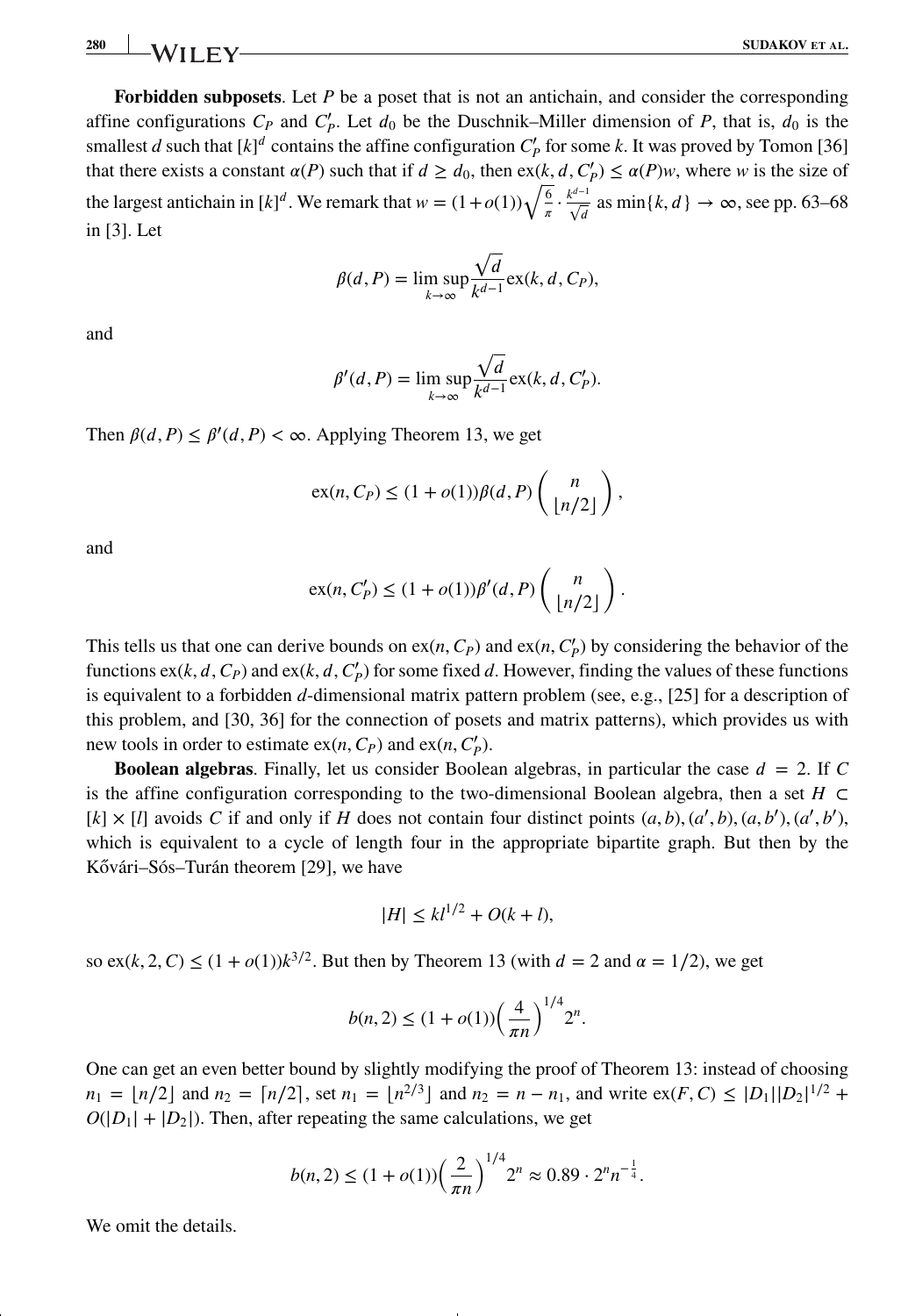### **4 CONCLUDING REMARKS**

Let  $M = \binom{n}{\lfloor n/2 \rfloor}$ , and let  $\sigma_1 \geq \cdots \geq \sigma_M$  be the sizes of the chains in a symmetric chain decomposition of  $2^{[n]}$ . Let  $D_1, \ldots, D_M$  be a chain decomposition of  $2^{[n]}$  such that  $|D_1| \geq \cdots \geq |D_M|$ . Then it is easy to show that the sequence  $\sigma_1, \ldots, \sigma_M$  *dominates*  $|D_1|, \ldots, |D_M|$ , that is,

$$
\sum_{i=1}^k \sigma_i \geq \sum_{i=1}^k |D_i|
$$

for  $k = 1, \ldots, M$ . Griggs [16] proposed the following conjecture.

**Conjecture 2.** Let  $s_1 \geq \cdots \geq s_M$  be a sequence of positive integers dominated by  $\sigma_1, \ldots, \sigma_M$  such *that*  $\sum_{i=1}^{M} s_i = 2^n$ . Then there exists a chain decomposition  $D_1, \ldots, D_M$  of  $2^{[n]}$  such that  $|D_i| = s_i$ .

Note that Conjecture 1 is a special subcase of this conjecture, possibly the most challenging one. One might consider a similar question for the upper half of  $2^{[n]}$ , that is, for the family  $B = [n]^{(\ge n/2)}$ . Then a conjecture akin to Conjecture 2 would be as follows. For  $i = 1, ..., M$ , let  $\sigma'_i = \lceil \frac{\sigma_i}{2} \rceil$ , then  $\sigma'_1$ , ...,  $\sigma'_M$  are the sizes of the chains in a symmetric chain decomposition of  $2^{[n]}$  restricted to *B*.

**Conjecture 3.** Let  $s_1 \geq \cdots \geq s_M$  be a sequence of positive integers dominated by  $\sigma'_1, \ldots, \sigma'_M$  such *that*  $\sum_{i=1}^{M} s_i = |B|$ *. Then there exists a chain decomposition*  $D_1, \ldots, D_M$  *of B such that*  $|D_i| = s_i$ *.* 

It is plausible that one can use a modification of our approach to prove an asymptotic version of this conjecture. That is, there exists a chain decomposition  $D_1, \ldots, D_M$  of *B* such that for all but at most  $o(M)$  indices  $i \in [M]$ , we have  $|D_i| = (1 + o(1))s_i$ . However, such a result will not immediately yield an asymptotic version of Conjecture 2 for the following reason: we might be able to partition the lower and upper half of  $2^{[n]}$  into chains of the desired lengths, but when we try to match the chains in the lower and upper half, we are unable to guarantee that the chains of right lengths are connected.

### **ACKNOWLEDGMENTS**

The authors would like to thank the anonymous referees for their useful comments and suggestions. Benny Sudakov and István Tomon are supported by the SNSF grant 200021\_196965. István Tomon also acknowledges the support of Russian Government in the framework of MegaGrant no 075-15-2019-1926, and the support of MIPT Moscow.

### **REFERENCES**

- 1. P. Allen, J. Böttcher, J. Hladký, and D. Piguet, *Turánnical hypergraphs*, Random Struct. Algorithms **42**(1) (2013), 29–58.
- 2. N. Alon and J. Spencer, *The probabilistic method*, John Wiley & Sons, Hoboken, NJ, 2004.
- 3. I. Anderson, *Combinatorics of finite sets*, Oxford University Press, Oxford, UK, 1987.
- 4. A. S. Asratian, T. M. J. Denley, and R. Häggkvist, *Bipartite graphs and their applications*, Cambridge University Press, Cambridge, MA, 1998.
- 5. J. Balogh, R. Mycroft, and A. Treglown, *A random version of Sperner's theorem*, J. Comb. Theory Ser. A **128** (2014), 104–110.
- 6. J. Balogh, A. Treglown, and A. Z. Wagner, *Applications of graph containers in the Boolean lattice*, Random Struct. Algorithms **49**(4) (2016), 845–872.
- 7. E. Boehnlein and T. Jiang, *Set families with a forbidden induced subposet*, Comb. Probab. Comput. **21** (2012), 496–511.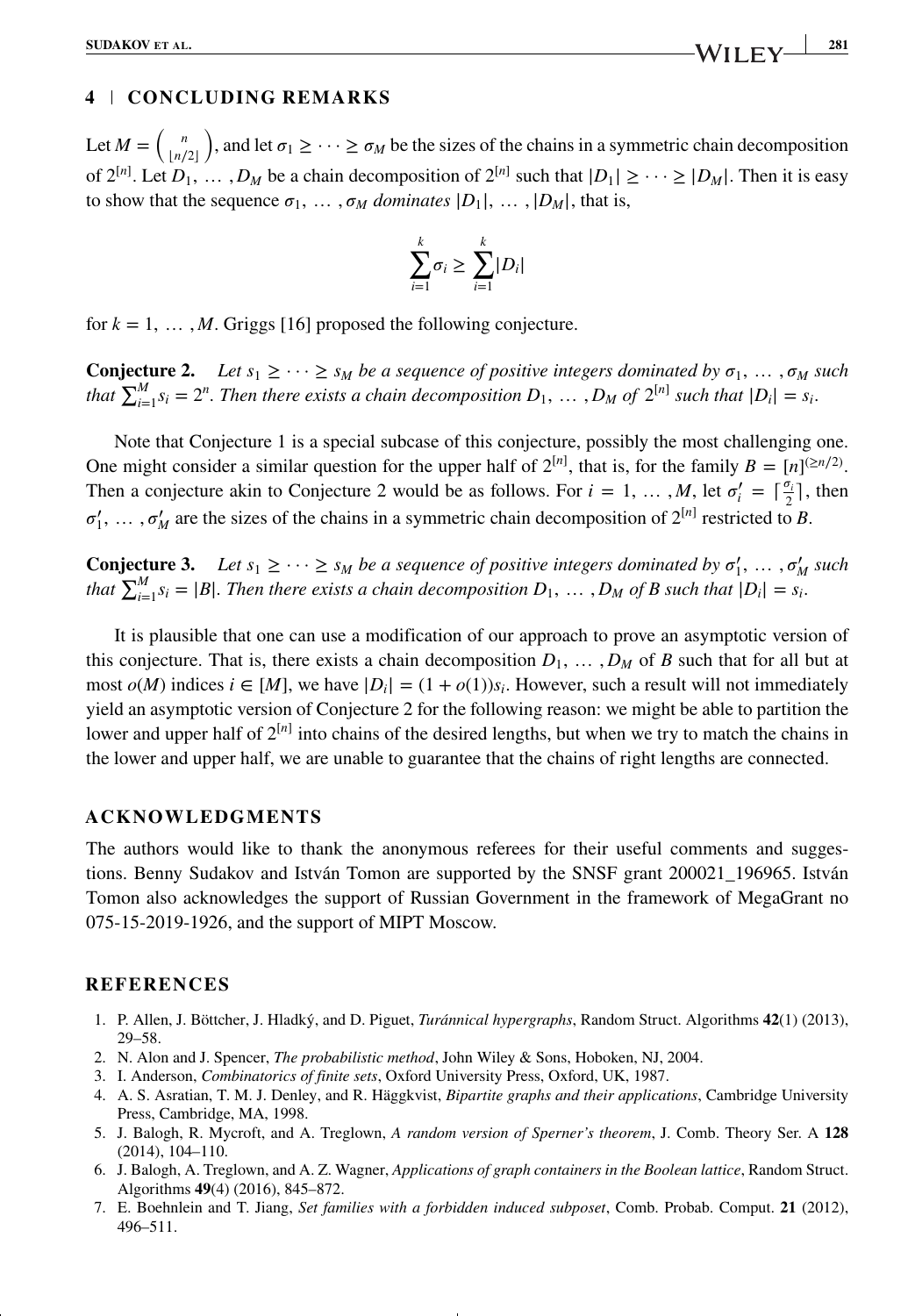## **282 IVA**/II EV

- 8. N. de Brujin, C. van Ebbenhorst Tengbergen, and D. Kruyswijk, *On the set of divisors of a number*, Nieuw Arch. Wiskunde **23**(2) (1951), 191–193.
- 9. B. Bukh, *Set families with a forbidden subposet*, Electron. J. Comb. **16**(1) (2009), R142, 11p.
- 10. S. Das , *How redundant is Mantel's theorem?* Proceedings of the Workshop in Probabilistic and Extremal Combinatorics, Banff, 2019.
- 11. K. Däubel, S. Jäger, T. Mütze, and M. Scheucher, *On orthogonal symmetric chain decompositions*, Electron. J. Comb. **26**(3) (2019), 3.64 32pp.
- 12. R. P. Dilworth, *A decomposition theorem for partially ordered sets*, Ann. Math. **51**(1) (1950), 161–166.
- 13. P. Erdős and D. J. Kleitman, *On collections of subsets containing no 4-member Boolean algebra*, Proc. Amer. Math. Soc. **28** (1971), 87–90.
- 14. Z. Füredi, *Problem session*, in *Kombinatorik geordneter Mengen*, Oberwolfach, B.R.D., 1985.
- 15. C. Greene and D. J. Kleitman, *Strong versions of Sperner's theorem*, J. Comb. Theory Ser. A **20**(1) (1976), 80–88.
- 16. J. R. Griggs, *Problems on chain partitions*, Discrete Math. **72** (1988), 157–162.
- 17. J. R. Griggs and L. Lu, *On families of subsets with a forbidden subposet*, Comb. Probab. Comput. **18** (2009), 731–748.
- 18. D. S. Gunderson, V. Rödl, and A. Sidorenko, *Extremal problems for sets forming Boolean algebras and complete partite hypergraphs*, J. Comb. Theory Ser. A **88**(2) (1999), 342–367.
- 19. P. Hall, *On representatives of subsets*, J. Lond. Math. Soc. **10**(1) (1935), 26–30.
- 20. T. Hsu, M. J. Logan, S. Shahriari, and C. Towse, *Partitioning the Boolean lattice into chains of large minimum size*, J. Comb. Theory Ser. A **97**(1) (2002), 62–84.
- 21. T. Hsu, M. J. Logan, S. Shahriari, and C. Towse, *Partitioning the Boolean lattice into a minimal number of chains of relatively uniform size*, Eur. J. Comb. **24** (2003), 219–228.
- 22. S. Janson, T. Łuczak, and A. Rucinski, *Random graphs*, Wiley-Interscience, Hoboken, NJ, 2000.
- 23. T. Johnston, L. Lu, and K. G. Milans, *Boolean algebras and Lubell functions*, J. Comb. Theory Ser. A **136** (2015), 174–183.
- 24. G. O. H. Katona and T. G. Tarján, *Extremal problems with excluded subgraphs in the n-cube*, in *Graph theory*, M. Borowiecki, J. W. Kennedy, and M. M. Sysło, Eds., Springer, Berlin, Germany, 1983, 84–93.
- 25. M. Klazar and A. Marcus, *Extensions of the linear bound in the Füredi-Hajnal conjecture*, Adv. Appl. Math. **38** (2006), 258–266.
- 26. D. J. Kleitman, *Extremal properties of collections of subsets containing no two sets and their union*, J. Comb. Theory Ser. A **20** (1976), 390–392.
- 27. D. J. Kleitman and K. J. Winston, *The asymptotic number of lattices*, Ann. Discrete Math. **6** (1980), 243–249 Combinatorial mathematics, optimal designs and their applications (Proc.Sympos. Combin. Math. and Optimal Design, Colorado State Univ., Fort Collins, Colo., 1978).
- 28. D. J. Kleitman and K. J. Winston, *On the number of graphs without 4-cycles*, Discrete Math. **6** (1982), 167–172.
- 29. T. Kővári, V. Sós, and P. Turán, *On a problem of K. Zarankiewicz*, Colloq. Math. 3 (1954), 50–57.
- 30. A. Methuku and D. Pálvölgyi, *Forbidden hypermatrices imply general bounds on induced forbidden subposet problems*, Comb. Probab. Comput. **26**(4) (2017), 593–602.
- 31. W. Samotij, *Counting independent sets in graphs*, Eur. J. Comb. **48** (2015), 5–18.
- 32. J. Spencer, *Asymptopia*, Vol **71**, American Mathematical Society, Providence, RI, 2014.
- 33. E. Sperner, *Ein Satz über Untermengen einer endlichen Menge*, Mathematische Zeitschrift (in German) **27**(1) (1928), 544–548.
- 34. I. Tomon, *On a conjecture of Füredi*, Eur. J. Comb. **49** (2015), 1–12.
- 35. I. Tomon, *Decompositions of the Boolean lattice into rank-symmetric chains*, Electron. J. Comb. **23**(2) (2016), P2.53.
- 36. I. Tomon, *Forbidden induced subposets of given height*, J. Comb. Theory Ser. A **161** (2019), 537–562.
- 37. P. Turán, *On an extremal problem in graph theory*, Matematikai és Fizikai Lapok (in Hungarian) **48** (1941), 436–452.

**How to cite this article:** B. Sudakov, I. Tomon, and A. Z. Wagner, *Uniform chain decompositions and applications*, Random Struct. Algorithms. **60** (2022), 261–286. [https://](https://doi.org/10.1002/rsa.21034) [doi.org/10.1002/rsa.21034](https://doi.org/10.1002/rsa.21034)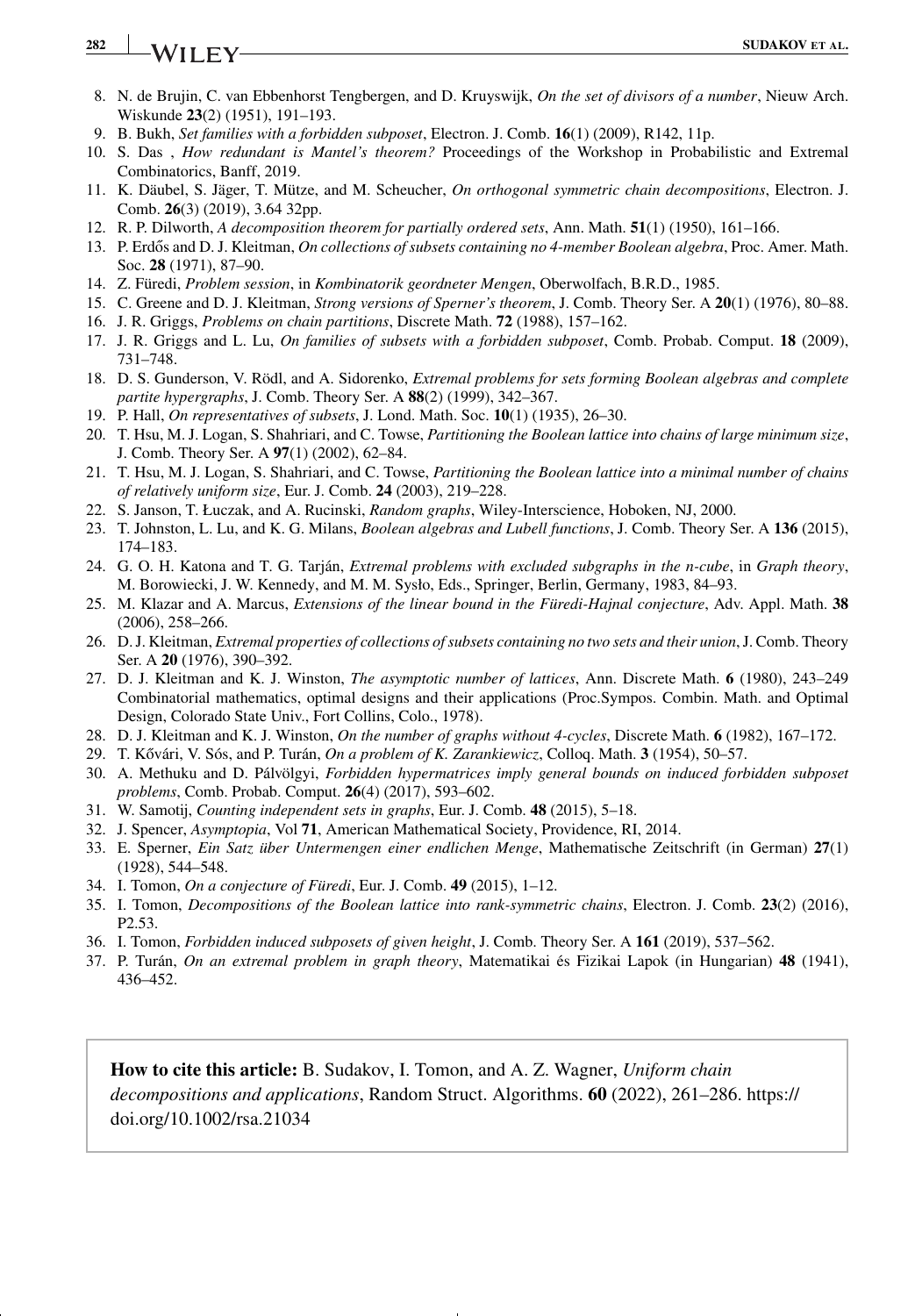### **APPENDIX A: THE PROOF OF CLAIMS 2 AND 4**

*Proof of Claim* 2. (4): For  $0.1\sqrt{n} \le l < \sqrt{n}$  this follows from (2). For  $l < 0.1\sqrt{n}$ , we have the upper bound

$$
\binom{n}{m+l} = M \prod_{j=1}^l \frac{n-m-l+j}{m+j} \le M \left(1 - \frac{l}{n}\right)^l \le Me^{-l^2/n} \le M \left(1 - \frac{l^2}{4n}\right).
$$

For the lower bound we proceed in a similar fashion:

$$
\binom{n}{m+l} = M \prod_{j=1}^l \frac{n-m-l+j}{m+j} \ge M \left(1 - \frac{2l}{n}\right)^l \ge M \left(1 - \frac{2l^2}{n}\right).
$$

(5):

$$
\binom{n}{m+l} - \binom{n}{m+l+1} = \binom{n}{m+l} \left(1 - \frac{n - (m+l)}{m+l+1}\right) = \binom{n}{m+l} \frac{2m - n + 1 + 2l}{m+l+1}.
$$

Here,  $\binom{n}{m+l}$  $= Θ(2<sup>n</sup>n<sup>-1/2</sup>)$  by (1) and (2), and  $\frac{2m-n+1+2l}{m+l+1} = Θ(\frac{l}{n})$ . Therefore,

$$
\binom{n}{m+l} - \binom{n}{m+l+1} = \Theta(l2^n n^{-3/2}).
$$

(6): Using part (2), we have that

$$
\frac{{\binom{n}{m+l}}}{\binom{n}{m+l+n/l}} = (1+o(1))\frac{e^{-2l^2/n}}{e^{-\frac{2}{n}\left(l^2+2n+\frac{n^2}{l^2}\right)}} = (1+o(1))e^{4+\frac{2n}{l^2}} \le (1+o(1))e^6.
$$

Hence,

$$
\sum_{i \ge m+l} \binom{n}{i} \ge \sum_{i=m+l}^{m+l+\frac{n}{l}} \binom{n}{i} \ge (e^{-6} + o(1)) \binom{n}{m+l} \frac{n}{l} = (e^{-6} + o(1)) \frac{Mn}{l} e^{-2l^2/n},
$$

and the result follows by applying (1) and using that  $\sqrt{\frac{2}{\pi}} \geq \frac{1}{e}$ . ▪

*Proof of Claim* 4. We omit floors and ceiling for simplicity. Let  $1 \le a \le k$  and  $a \le b \le k$ . We shall prove that  $\phi(a, b)$  and  $\phi(a, b + 1)$  are disjoint and Claim 4 will follow. Equivalently, we will show that the sum of the lengths of the two partial diagonals between  $X_{a,b}$  and  $X_{a,b+1}$  is longer than the corresponding layer. Suppose for contradiction that  $(a, b)$  is the first element of  $I$  such that there exists some  $r \leq \left[\sqrt{\frac{1}{2}}\right]$  $\frac{1}{3}$  log *n* ⌉ with  $r\sqrt{n} + 1 \in \phi(a, b) \cap \phi(a, b + 1)$ .

Suppose first that  $b - a \leq 0.01\sqrt{n}$ . Recall that the length of the *j*th diagonal is  $M - |A_{k-j}|$ . Then by Claim 2, (2), each of the first *b* − *a* diagonals have size at least  $(1 + o(1))M(1 - e^{-(\sqrt{\pi/8} - 0.01)^2})$  > 0*.51M*. On the other hand, for any  $i \ge k$  we have  $|A_i| \le |A_k| = (1 + o(1))M(1 - e^{-\pi/4}) \le 0.48M$ . Hence,  $\phi(a, b) \cap \phi(a, b+1) = \emptyset$  in this range. Next we will assume  $b-a \geq 0.01\sqrt{n}$  and so in particular we have  $r \geq \frac{k}{\sqrt{n}} + 0.01$ .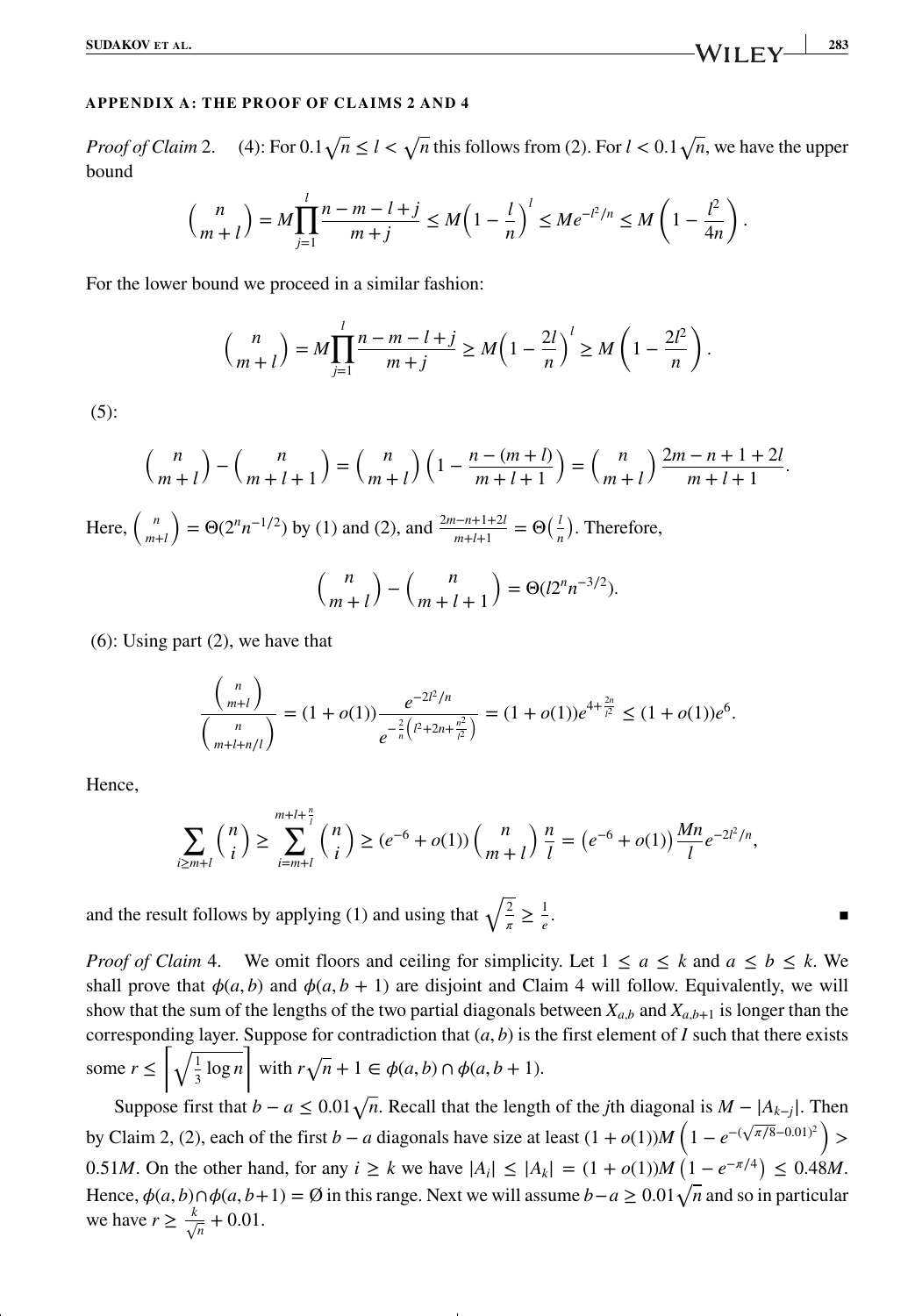We will use Claim 2, (2) to approximate the size of unions of layers by integrals, which will give an approximation up to a  $(1 + o(1))$  factor. As all inequalities we wish to show in this proof are far from sharp, this error term will not cause any problems for us. Set  $k' = \frac{k}{\sqrt{n}} = (1 + o(1))\sqrt{\frac{\pi}{8}}$ , and let

$$
S := \sum_{i=k+1}^{r\sqrt{n}} |A_i| = (1+o(1))M \int_{k+1}^{r\sqrt{n}} e^{-2x^2/n} dx = (1+o(1))M\sqrt{n} \int_{k'}^{r} e^{-2x^2} dx,
$$
 (A1)

that is, *S* is the total number of elements in the levels  $A_{k+1}, \ldots, A_{r\sqrt{n}}$ . But  $(a, b)$  is the first element of *I* with  $r\sqrt{n+1} \in \phi(a, b)$ , so we have  $S_0 \le S \le S_1$ , where  $S_0 = \sum_{(a', b') \prec (a, b)} |X_{a', b'}|$  and  $|S_1| = |S_0| + |X_{a, b}|$ . In particular,  $|S_0|(1+o(1)) = |S|$ . Next, we will calculate the size of  $S_0$  by summing up the first *b*−*a*−1 diagonals and adding to it the piece of the (*b*−*a*)th diagonal that comes before *Xa,b*—see Figure 1. Let  $t = b - a - 1$  and  $t' = \frac{t}{\sqrt{n}}$ , then we have

$$
S_0 = \sum_{i \prec (a,b)} |X_i| = \left( M - |A_{a-1}| + \sum_{i=0}^{b-a-1} (M - |A_{k-i}|) \right)
$$
  
=  $(1 + o(1)) \left( t' \sqrt{n}M - M \sqrt{n} \int_{k'-t'}^{k'} e^{-2x^2} dx \right).$  (A2)

By comparing (A1) and (A2), we get

$$
(1+o(1))\int_{k'}^{r}e^{-2x^{2}}dx = t' - \int_{k'-t'}^{k'}e^{-2x^{2}}dx,
$$

which implies, that

$$
t' = \int_{k'-t'}^{r} e^{-2x^2} dx + o(1).
$$
 (A3)

For this *t* and *r*, we wish to show that the level  $m + r\sqrt{n}$  is smaller than the *t*th diagonal, that is,

$$
M - \binom{n}{m + (k' - t')\sqrt{n}} > \binom{n}{m + r\sqrt{n}}.
$$
 (A4)

Using by Claim 2, (2), the left-hand side is equal to  $(1 + o(1))M(1 - e^{-2(kt - t)^2})$ , and the right-hand side is equal to  $(1 + o(1))Me^{-2r^2}$ . Hence to establish (A4) for large *n*, it suffices to show that

$$
1 - e^{-2(kt - t t)^2} > 1.01 \cdot e^{-2t^2}.
$$
 (A5)

By (A3), we can view *t*' as a function of *r*. Let  $f: \left(\sqrt{\frac{\pi}{8}}, \infty\right) \to \mathbb{R}^+$  be the function satisfying

$$
f(r) = \int_{\sqrt{\frac{\pi}{8}} - f(r)}^{r} e^{-2x^2} dx,
$$

then *f* is well defined, strictly increasing and continuous. Note that

$$
\frac{df}{dr} = \frac{e^{-2r^2}}{1 - e^{-2(\sqrt{\frac{\pi}{8}} - f(r))^2}},
$$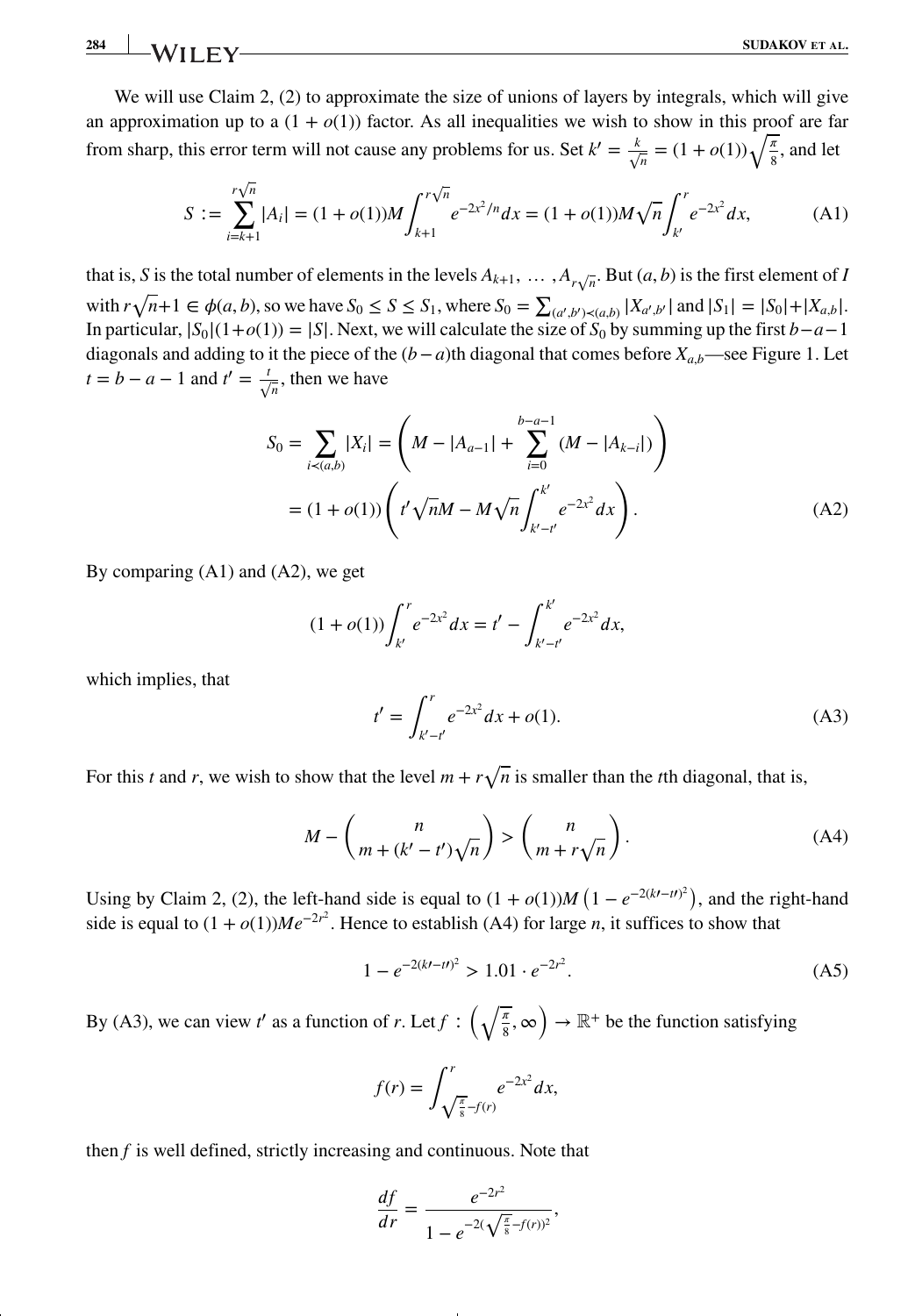and that *f* and  $\frac{df}{dr}$  are both absolutely continuous on the interval  $\left[\sqrt{\frac{\pi}{8}}, 4\right]$ , say. Using elementary methods, we will now show that we have  $f(r) = (1 + o(1))t'$  in the range of parameters where  $t' \ge 0.01$  and *r*  $\leq$  4. Indeed note that in this range there exists a positive constant  $\delta$  > 0 such that for any *x* in the domain of the integral, we have that  $\delta < e^{-2x^2} < 1 - \delta$ . Assume first that the  $o(1)$  term in equation (A3) is positive, so that  $t' = \int_{k'-t'}^{r} e^{-2x^2} dx + \epsilon$ . Then letting  $t'' := t' - \frac{4\epsilon}{\delta}$  we get that  $t'' \le \int_{k'-t''}^{r} e^{-2x^2} dx - \epsilon$ as the left-hand side decreased by  $\frac{4\epsilon}{\delta}$  and the right-hand side decreased by at most  $\frac{4\epsilon}{\delta} \left(1 - \frac{\delta}{2}\right)$ , so the cumulative drop was at least  $2\epsilon$ . By continuity, there is a value of *t*<sup>∗</sup> between *t''* and *t'* satisfying  $t^* = \int_{\sqrt{\frac{x}{8}} - t^*}^r e^{-2x^2} dx$ . Hence in this case we have  $t' - \frac{2\epsilon}{\delta} \le f(r) \le t'$  and indeed  $t' - \frac{2\epsilon}{\delta} = t'(1 - o(1))$  – the other case where the  $o(1)$  term in equation (A3) is negative is very similar.

We conclude that our desired inequality (A5) for  $r < 4$  would be a consequence of the inequality  $\frac{df}{dr}$  < 0.98 for all  $r \in \left[\sqrt{\frac{\pi}{8}}, 4\right]$ . Note that for  $r = \sqrt{\frac{\pi}{8}}$  this holds as  $2e^{-\pi/4}$  < 0.98. One way to prove that  $\frac{df}{dr}$  < 0.98 for all *r* is to show that the second derivative of *f* with respect to *r* is negative and hence  $\frac{df}{dr}$  is decreasing. A shorter proof, which we will present here, uses numerical methods to verify that  $\frac{df}{dr}$  < 0.98 for  $r \le 3.8$  and uses a different approach to handle the large r case.

Let  $L(r) := e^{-2r^2}$  and  $R(r) := 0.98 \left( 1 - e^{-2(\sqrt{\frac{\pi}{8}} - f(r))^2} \right)$ . Then we wish to show that  $L(r) < R(r)$ for all  $r \in \left[\sqrt{\frac{\pi}{8}}, 3.8\right]$ . Observe that since  $f(r)$  is strictly increasing, both  $L(r)$  and  $R(r)$  are decreasing functions of *r*. Our strategy will be to make use of the fact that the inequality  $L(r) < R(r)$  is far from sharp in this range. We will find reals  $\sqrt{\frac{\pi}{8}} = r_0 < r_1 < ... < r_s$  for some integer *s*, such that  $L(r_i) < R(r_{i+1})$  for all *i*, and  $r_s > 3.8$ . This will then imply that  $L(r) < R(r)$  for all  $r \leq 3.8$ . Indeed, for any  $r \leq 3.8$  we find *i* such that  $r_i \leq r \leq r_{i+1}$  and then we have  $L(r) \leq L(r_i) < R(r_{i+1}) \leq R(r)$  and so  $L(r) < R(r)$ . A list of such reals is given in the table below.

| i                | $r_i$           | $L(r_i)$              | $R(r_i)$              |
|------------------|-----------------|-----------------------|-----------------------|
| $\boldsymbol{0}$ | $\frac{\pi}{8}$ | 0.4559                |                       |
| 1                | 0.709375        | 0.3655                | 0.4653                |
| 2                | 0.809451        | 0.2697                | 0.3742                |
| 3                | 0.928680        | 0.1781                | 0.2771                |
| $\overline{4}$   | 1.069430        | 0.1015                | 0.1838                |
| 5                | 1.235140        | 0.0473                | 0.1052                |
| 6                | 1.430872        | 0.01666               | 0.04931               |
| 7                | 1.663845        | 0.003939              | 0.01747               |
| 8                | 1.943875        | 0.0005222             | 0.004161              |
| 9                | 2.283642        | $2.953 \cdot 10^{-5}$ | $5.566 \cdot 10^{-4}$ |
| 10               | 2.698861        | $4.713 \cdot 10^{-7}$ | $3.181 \cdot 10^{-5}$ |
| 11               | 3.208593        | $1.142 \cdot 10^{-9}$ | $5.145 \cdot 10^{-7}$ |
| 12               | 3.835987        |                       | $1.27 \cdot 10^{-9}$  |

It remains to handle the case where  $r \geq 3.8$ . Let  $u := k - (b - a)$ . Then by counting the elements in the levels above  $A_{r\sqrt{n}}$  and using Claim 2, (6), we get that for *n* large enough,

$$
Q := \sum_{i > r\sqrt{n}} |A_i| \ge (e^{-7} + o(1)) 2^n e^{-2r^2} \frac{\sqrt{n}}{r\sqrt{n}} \ge 2^n e^{-2r^2} \frac{e^{-8}}{r}.
$$